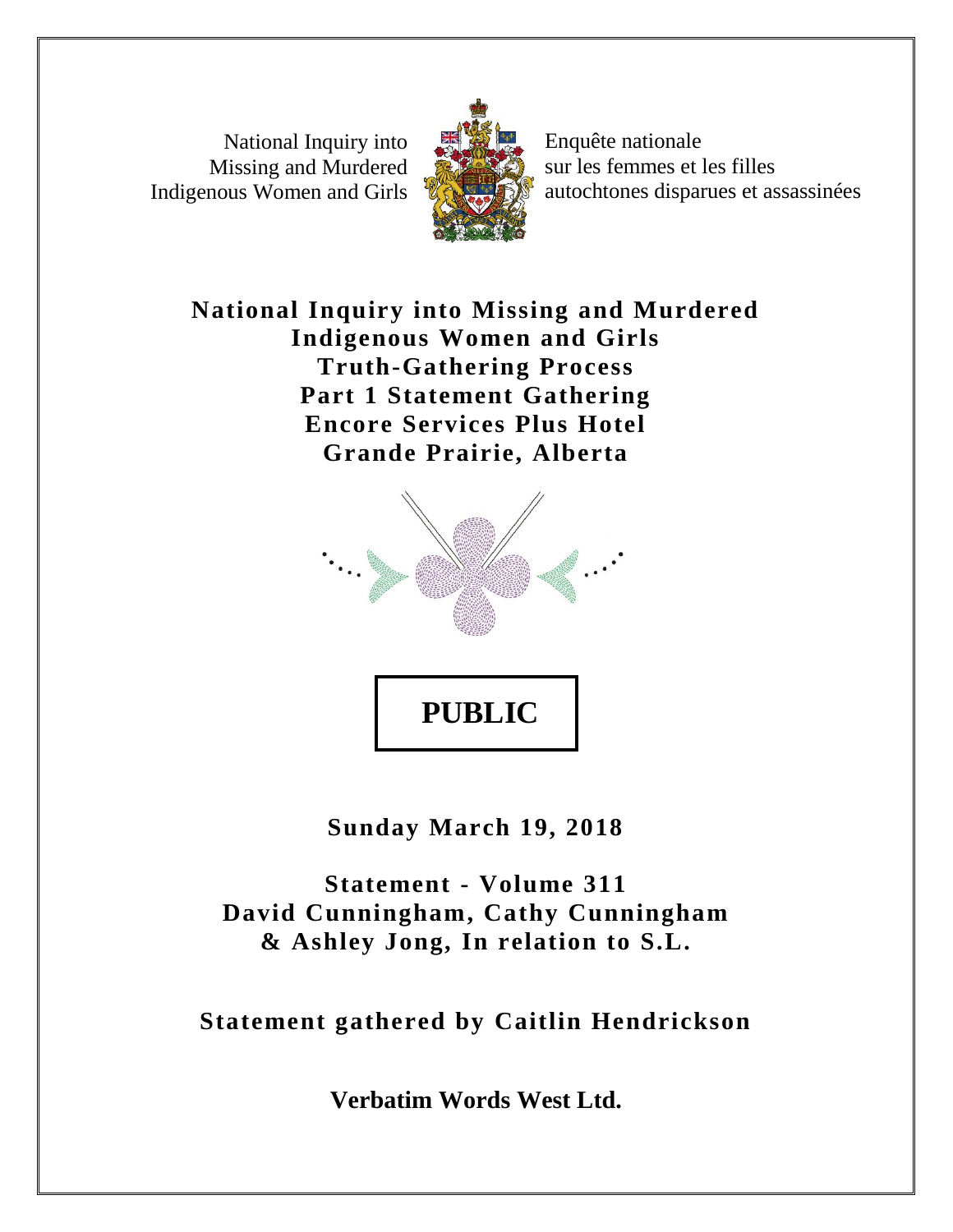**NOTE 1:** Where not required by other statute, redactions to this public transcript have been made pursuant to Rule 55 of the Commission's *Legal Path: Rules of Respectful Practice*, which provides for "the discretion to redact private information of a sensitive nature where it is not material to the evidence to be given before distributing the information to the Parties. The National Inquiry will consider the public interest in releasing this type of information against the potential harmful impact on the individual whose personal information is at issue."

**NOTE 2**: The use of square brackets [ ] in this transcript indicates that amendments have been made to the certified transcript in order to replace information deemed inaudible or indecipherable by the original transcriptionist. Amendments were completed by listening to the source audio recording of the proceeding and were made by Bryana Bouchir, Public Inquiry Clerk with the National Inquiry into Missing and Murdered Indigenous Women, Girls and 2SLGBTQ, June 4th 2018 at Vancouver, BC.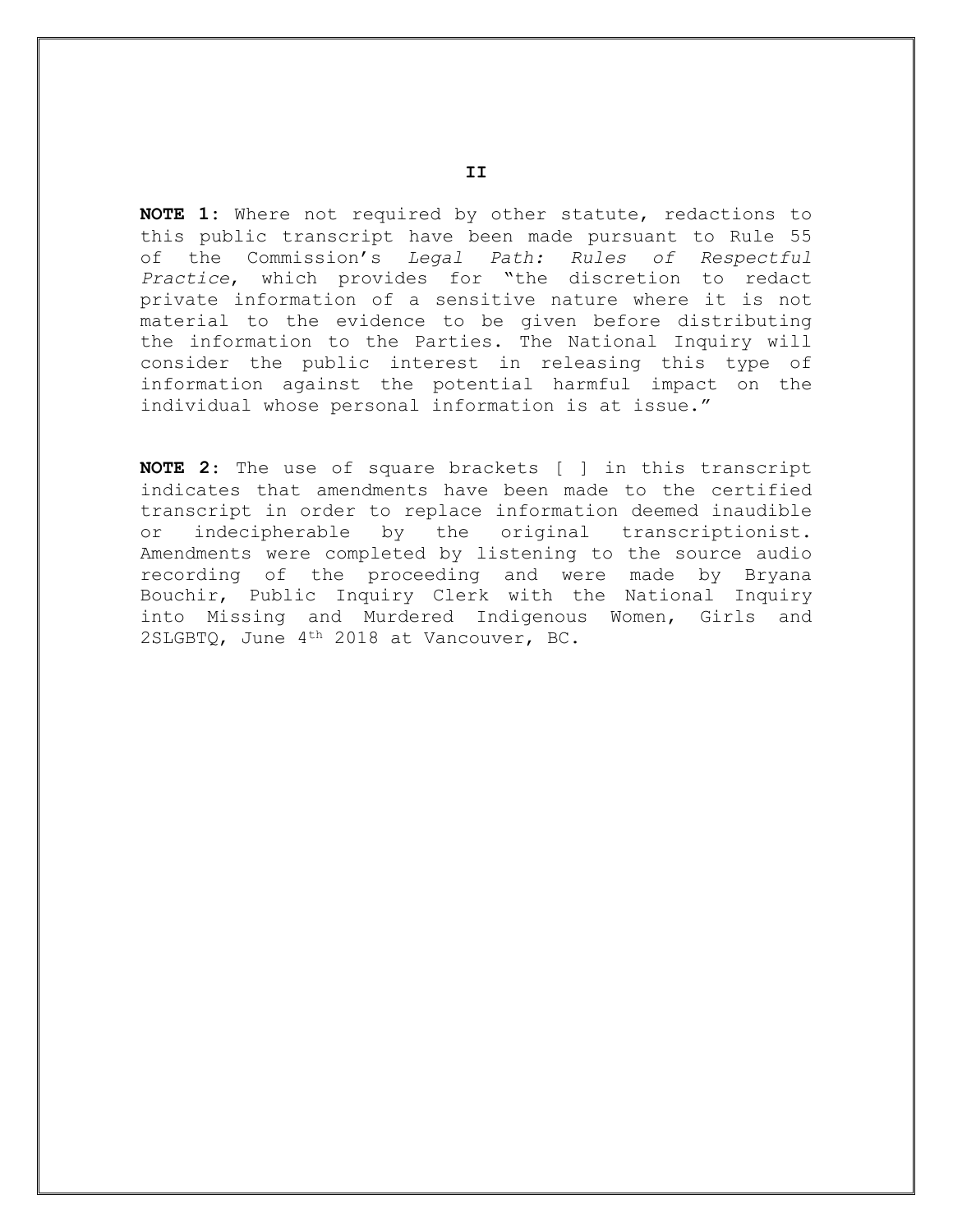## **III**

## **TABLE OF CONTENTS**

| Statement Volume 311<br><b>March 19, 2018</b><br>Witnesses: David Cunningham, Cathy Cunningham |             |
|------------------------------------------------------------------------------------------------|-------------|
| & Ashley Jong                                                                                  | <b>PAGE</b> |
| Testimony of Cunningham, Cunningham & Jong $\ldots$ 1                                          |             |
|                                                                                                |             |
| Statement Gatherer: Caitlin Hendrickson                                                        |             |
| List of documents provided by witnesses:                                                       |             |

| Item 1 |  | Twenty photographs of Loved One and family |  |  |
|--------|--|--------------------------------------------|--|--|
|        |  |                                            |  |  |

**Item 2** Handwritten statement of Loved One regarding ex-partner and children (18 pages)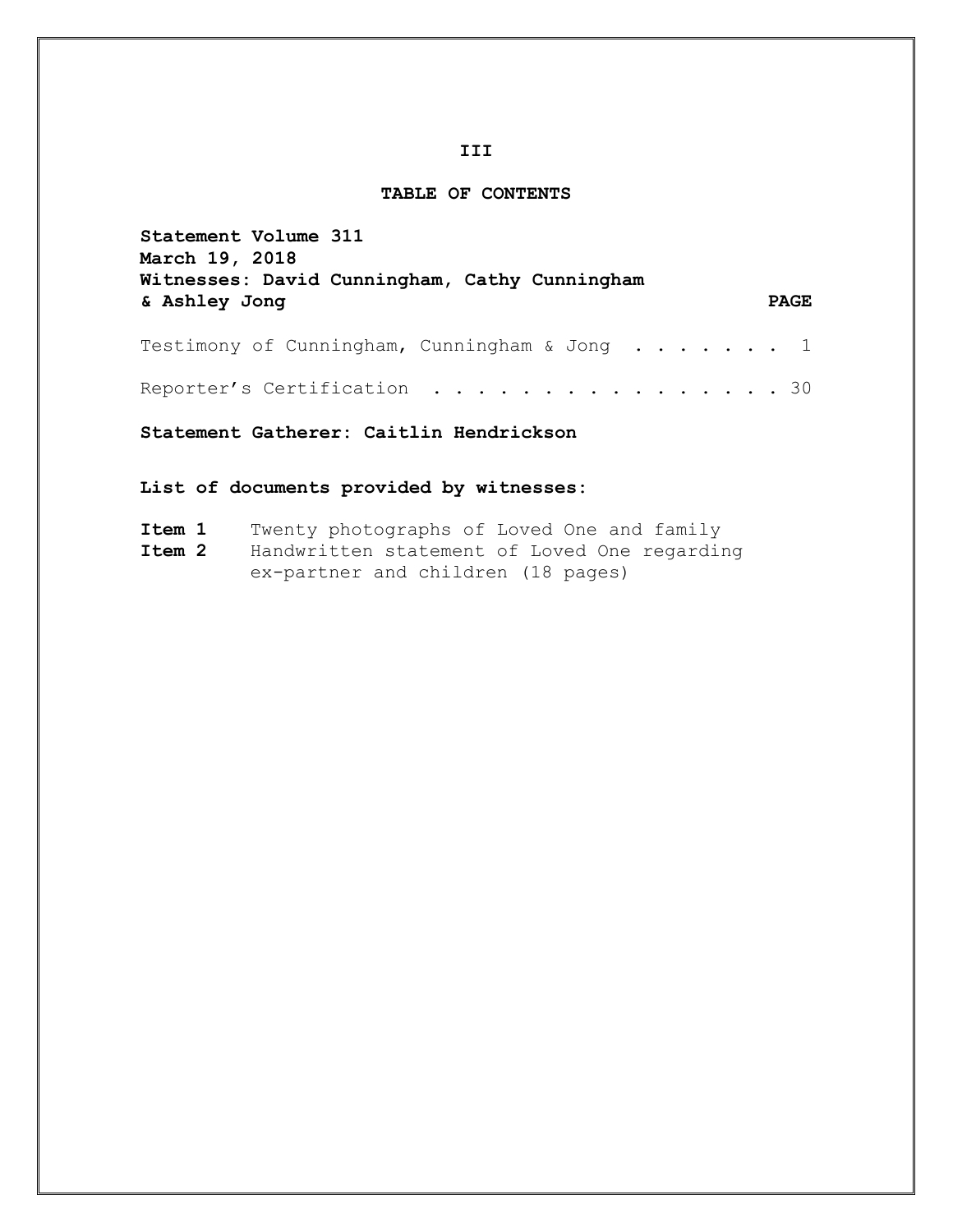Statement - Public 1 David & Cathy Cunningham & Ashley Jong  $(S.L.)$ 

1 Grand Prairie, Alberta<br>2 March 19, 2018 March 19, 2018 4 CAITLIN HENDRICKSON: So, we'll get started and when<br>5 vou speak I'll just have you introduce yourselve you speak I'll just have you introduce yourselves 6 and what you'd like to speak about today and what vou'd like the Commissioners to know. So, you'd like the Commissioners to know. So, 8 whoever would like to start first? ASHLEY JONG: He's the man. CAITLIN HENRICKSON: You've been volunteered. DAVID CUNNINGHAM: Hello, my names David Cunningham. I live in High Prairie, Alberta. I'm here to 13 talk about my daughter. Her name was [S.L.], which is her married name. She's -- her maiden name is [S.L.'S maiden name]. She went missing after September 7th, 2014. There was a posting 17 in Big Falls, Montana on Facebook and that was<br>18 the last time we heard from her for three year the last time we heard from her for three years. 19 We put out a missing persons for her with the 20 KCMP. Also, the border, customs. RCMP. Also, the border, customs. CAITLIN HENDRICKSON: Mm-hm. 22 DAVID CUNNINGHAM: And, we also -- my wife also phoned<br>23 the authorities in Big Falls, Montana. the authorities in Big Falls, Montana. CATHY CUNNINGHAM: It was Great Falls. DAVID CUNNINGHAM: Great Falls, sorry. But every time that we did phone or talk to somebody they weren't allowed to give us any information. For three years we didn't know whether she was alive or dead. Until one time she did phone us from the jail. She was incarcerated in Los Angeles, California penal system. She is -- she was diagnosed with schizophrenia. At first she was diagnosed with drug induced psychosis, which she 34 obtained within her family life, which led to<br>35 separation. But, anyway, she's also a diabet. separation. But, anyway, she's also a diabetic. 36 So there was a concern for her safety. She did<br>37 oet a hold of us. My wife did say July, I get a hold of us. My wife did say July, I thought it was August. Then she was in a penal system. She did have an earlier release. She was incarcerated under an alias and it was, I think, -- ASHLEY JONG: I can't even remember, something real dumb. DAVID CUNNINGHAM: -- yeah. I can't recall the name of the name she was under, her alias. But, as she was administered medication for her schizophrenia, she started to remember the phone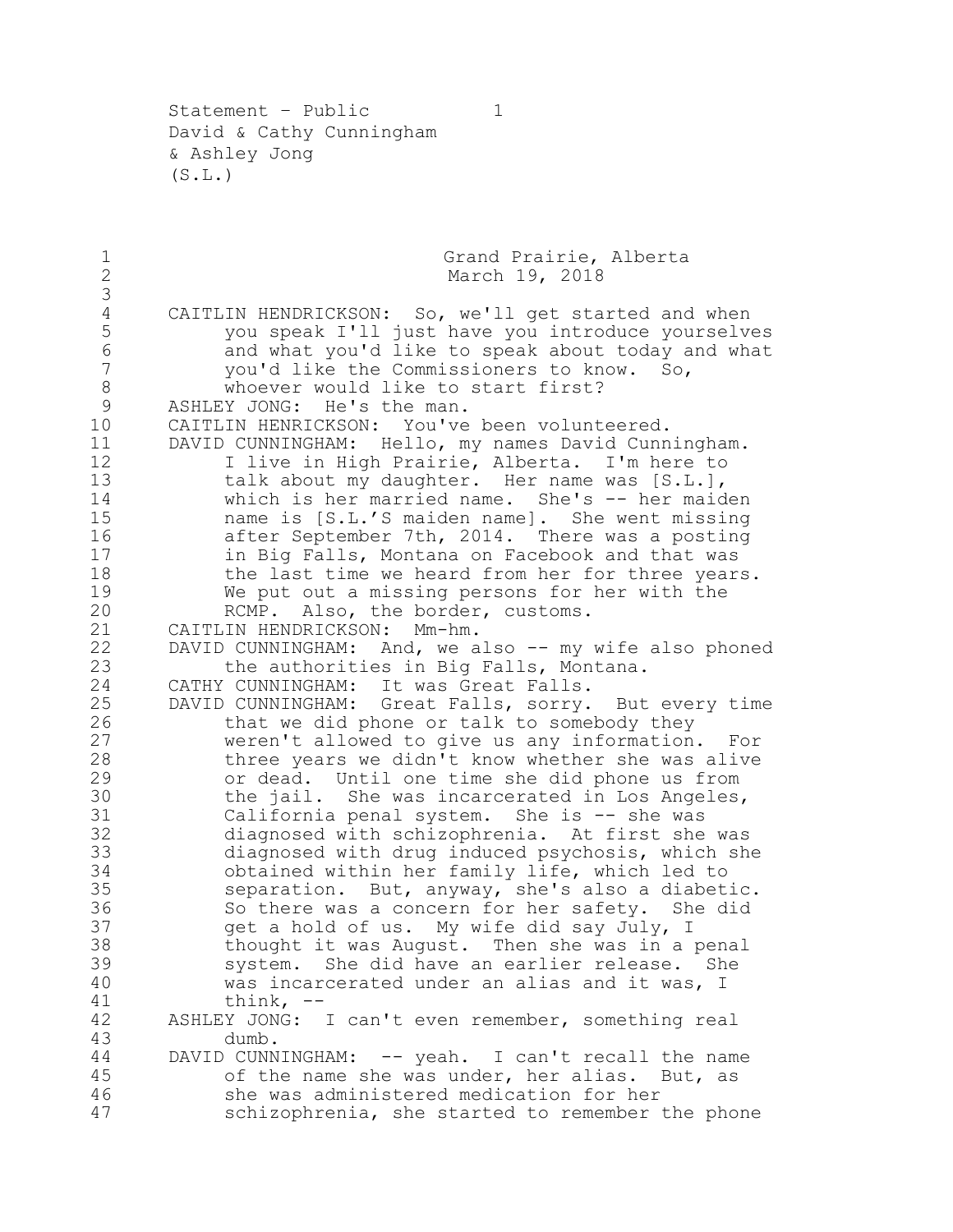1 numbers, that's why she called me. Within that<br>2 three years we thought she was dead. Didn't kn 2 three years we thought she was dead. Didn't know<br>3 what to think. 3 what to think.<br>4 CATHY CUNNINGHAM: CATHY CUNNINGHAM: Tyson Arew (Phonetic) DAVID CUNNINGHAM: Tyson Arew. Yes, was her alias. She -- CAITLIN HENDRICKSON: Tyson, sorry, what was the last name? 9 DAVID CUNNINGHAM: -- Arew. A-r-e-w. CAITLIN HENDRICKSON: Okay. CATHY CUNNINGHAM: (indiscernible) DAVID CUNNINGHAM: And she was also registered that she was 24 years old. But, she definitely isn't. 14 She's like 40.<br>15 CAITLIN HENDRICKSON CAITLIN HENDRICKSON: Can I get you to also introduce yourselves please? ASHLEY JONG: My name is Ashley Jong. This is my 18 mother that we're talking about.<br>19 CATHY CUNNINGHAM: And I'm Cathy Cunn 19 CATHY CUNNINGHAM: And I'm Cathy Cunningham. That's<br>20 my daughter, David's my husband. my daughter, David's my husband. CAITLIN HENDRICKSON: Thank you. So, she's -- she was diagnosed with schizophrenia. DAVID CUNNINGHAM: Yes. ASHLEY JONG: Mm-hm. CAITLIN HENDRICKSON: And you heard from her last year? ASHLEY JONG: Yeah. DAVID CUNNINGHAM: Yes. CAITLIN HENDRICKSON: Okay. 30 ASHLEY JONG: For the first time in three years.<br>31 CAITLIN HENDRICKSON: Okay. And has she since b 31 CAITLIN HENDRICKSON: Okay. And has she since been<br>32 feleased? released? DAVID CUNNINGHAM: She was released in September, early September. And she was hitchhiking north. She got up to San Francisco and then next thing you know she calls, she was in San Diego and she was in a tent camp in San Diego somewhere for homeless people. They put them somewhere, designated area. CAITLIN HENDRICKSON: Mm-hm. DAVID CUNNINGHAM: And, she was going to a -- where they feed people. CATHY CUNNINGHAM: Homeless shelter. ASHLEY JONG: Shelters. DAVID CUNNINGHAM: Yeah, but she wasn't sheltered there at all but she'd eat there. And because she wasn't medicated again, well, you can tell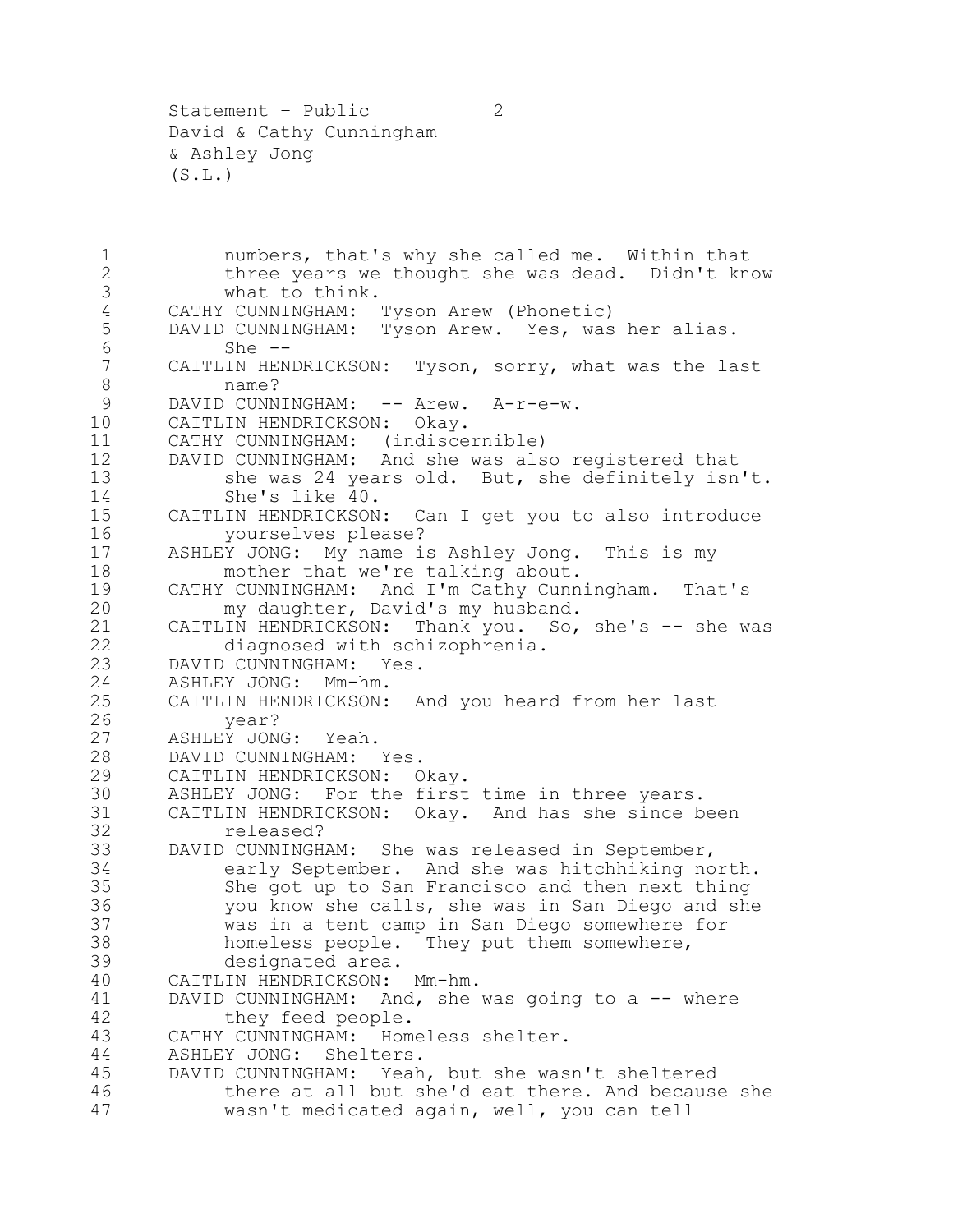Statement - Public 3 David & Cathy Cunningham & Ashley Jong  $(S.L.)$ 

1 anytime she phoned that she became more<br>2 psychotic. And then we haven't heard f 2 psychotic. And then we haven't heard from her<br>3 since late October. So we don't know where sh 3 since late October. So we don't know where she<br>4 is and anytime that we did put in a --4 is and anytime that we did put in a --<br>5 CATHY CUNNINGHAM: Missing person. CATHY CUNNINGHAM: Missing person. DAVID CUNNINGHAM: -- missing person, we came to a 7 road block. On Facebook I even had -- it states 8 there where Justin Trudeau was -- ASHLEY JONG: (indiscernible) DAVID CUNNINGHAM: -- (indiscernible) no, I've got to 11 talk about it because it did happen. ASHLEY JONG: He can't help you. DAVID CUNNINGHAM: That he was, like, looking for friends or whatever, his posting. So I friended him and I also asked him if he would deport my daughter from the States. They asked what I would do. As a matter of fact I've still got it 18 on my phone and right away they said it would<br>19 cost \$17,000 to deport her from the States to 19 cost \$17,000 to deport her from the States to<br>20 Canada. And, I said, well, I don't have any Canada. And, I said, well, I don't have any money with me right now but I can send you \$200, and they said okay, send the money and then send 23 it  $-$  send the rest later, up to  $\overline{5}$ 535. And, we will get the ball rolling to deport her. But, they kept on asking for money and it turned out that it wasn't -- it was a scam. So, but anyway, prior to that I did get a call from a -- Revenue Canada Agency and they were looking for her. And, I told them the story that we hadn't heard from her for a long time and that she's gone missing and that sort of thing. And then I asked them, well, if you do get a hold of her could you tell her she has family members that want to speak to her. She has six children and they told me, she said, no we can't give you that information. I said, so, if she dies could you give me that information? Canada Revenue Agency said, no, we can't even divulge that information. I said, so she's gonna to be a Jane Doe somewhere in the States if she passes away and that we won't be notified. Cause that's the hardest part is not knowing -- CAITLIN HENDRICKSON: Mm-hm. ASHLEY JONG: Mm-hm. 45 DAVID CUNNINGHAM: -- whether she's --<br>46 CATHY CUNNINGHAM: It's very important CATHY CUNNINGHAM: It's very important that we know. 47 DAVID CUNNINGHAM: -- yeah.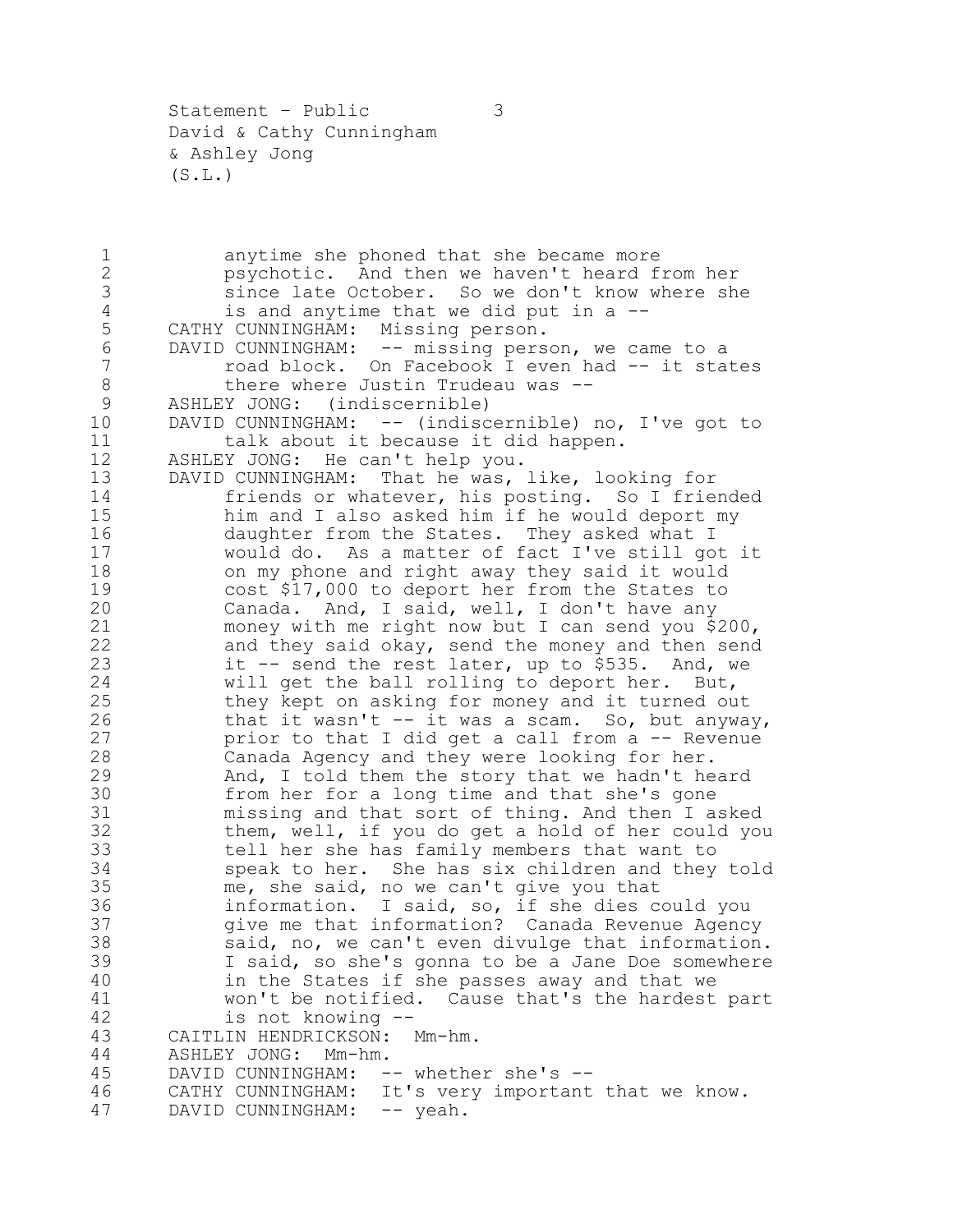Statement – Public 4 David & Cathy Cunningham & Ashley Jong  $(S.L.)$ 

1 CATHY CUNNINGHAM: Have her have somewhere. It's just<br>2 in us that we need to know if something bad like 2 in us that we need to know if something bad like<br>3 that happened. 3 that happened.<br>4 DAVID CUNNINGHAM: 4 DAVID CUNNINGHAM: So with all the --<br>5 CATHY CUNNINGHAM: There'd be somethi CATHY CUNNINGHAM: There'd be something missing (indiscernible) [forever]. CAITLIN HENDRICKSON: Mm-hm. 8 DAVID CUNNINGHAM: -- like, she lost, she told me she lost all her identification, she was beaten up, robbed of all her ID. She didn't have no treaty card, no money, no bank card, that -- we couldn't help her at the time. We sent money while she was incarcerated but because it wasn't from a -- CATHY CUNNINGHAM: US post office. DAVID CUNNINGHAM: -- US post office and that it was 16 from Canada, even though it was in US funds, they sent back the money. So now we had to get the 18 money to the States from a US post office to send<br>19 to her 'cause she was saying, "Dad, I'm getting 19 to her 'cause she was saying, "Dad, I'm getting<br>20 hungry" hungry" CATHY CUNNINGHAM: But now we don't even know where she is. DAVID CUNNINGHAM: I read things, now we don't know where she is. CATHY CUNNINGHAM: And no way of knowing. DAVID CUNNINGHAM: Since October. CAITLIN HENDRICKSON: Have you been in touch with any authorities down in the United States? DAVID CUNNINGHAM: She was in touch with ... 30 CATHY CUNNINGHAM: Well, the one that I phoned they<br>31 were all friendly and nice and what have you b 31 were all friendly and nice and what have you but<br>32 they all came up with the same thing, that I'm they all came up with the same thing, that  $I'm$  sorry but we can't divulge that information. She's an adult and she has a right to her privacy. And I say, well you know, she schizophrenic and sometimes we know she's not responsible for her actions, and they said yes, even then. So that kind of deterred me from ... DAVID CUNNINGHAM: Listening to them. CATHY CUNNINGHAM: Yes. DAVID CUNNINGHAM: To any type of authority. Because even the Canada Revenue Agency. Like, they don't divulge no information. At one point in time my daughter told me, "Dad, I want you to be my power of attorney." Even when she was incarcerated there was a lady was, that was her worker but she 47 wasn't there, like, I found out from that lady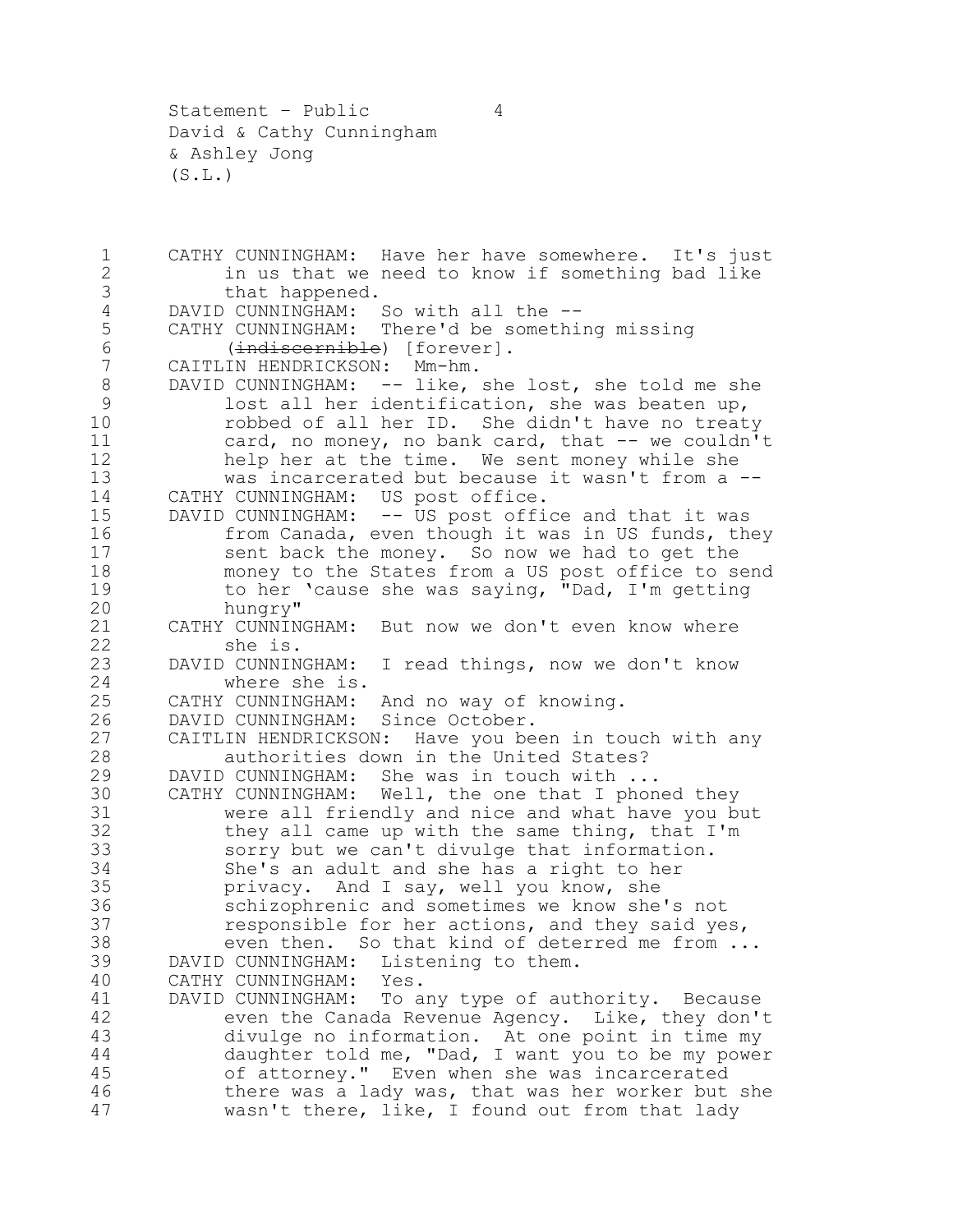Statement - Public 5 David & Cathy Cunningham & Ashley Jong  $(S.L.)$ 

1 after, pressing her that she would just stay -- I<br>2 forget what the term they used. 2 forget what the term they used.<br>3 ASHLEY JONG: Counselling home. ASHLEY JONG: Counselling home. DAVID CUNNINGHAM: It wasn't a counsellor. They used 5 the term where they just made sure that she continued to do her time spent in jail. It wasn't about counselling or anything like that. She did not have a counsellor. And that was in the Los Angeles penal system. She got out, she had no money, tried to come home. For some reason or other she got turned around and I believe she was on drugs and I don't know where she is right now. CAITLIN HENDRICKSON: Do you know what she was incarcerated for? ASHLEY JONG: Allegedly she said that she -- for assaulting a police officer and breaking and 18 entering, armed robbery or something.<br>19 DAVID CUNNINGHAM: It wasn't armed robbery 19 DAVID CUNNINGHAM: It wasn't armed robbery.<br>20 ASHLEY JONG: (indiscernible -overlapping s ASHLEY JONG: (indiscernible -overlapping speakers) DAVID CUNNINGHAM: Just entering. ASHLEY JONG: Okay. CAITLIN HENDRICKSON: And do you know which facility she was incarcerated at? CATHY CUNNINGHAM: I think I have it on my iPad at home. CAITLIN HENDRICKSON: Okay. DAVID CUNNINGHAM: Los Angeles. CATHY CUNNINGHAM: I looked it up so I have it in my 30 iPad.<br>31 CAITLIN HE CAITLIN HENDRICKSON: Yes. You can always email it to me later. I'll give you my information. I don't know what -- again, because it would be a jurisdictional thing. We do under our Act in terms of doing an inquiry, we could be asking for, you know, records. DAVID CUNNINGHAM: Yeah. CAITLIN HENDRICKSON: I don't know how that extends into the United States and if we would get road blocked by that. But, it's something that, like, if you got me the names of institutions and any professionals you maybe talked with, I might be able to bring that to our legal team and they could assess whether or not they could do anything with that. CATHY CUNNINGHAM: Mm-hm. DAVID CUNNINGHAM: The only way that she could be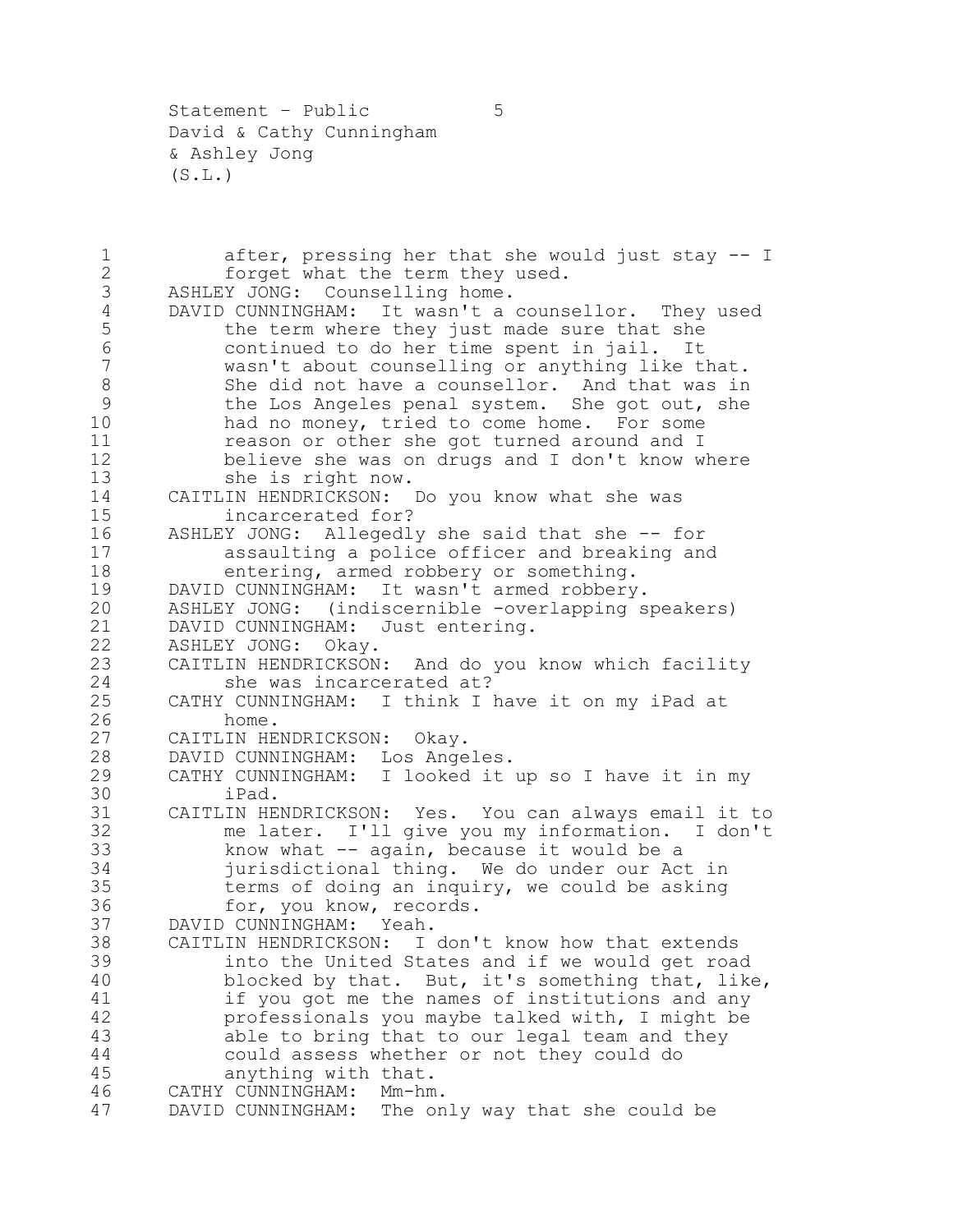Statement – Public 6 David & Cathy Cunningham & Ashley Jong  $(S.L.)$ 

1 identified was by tattoos.<br>2 CAITLIN HENDRICKSON: Mm-hm. 2 CAITLIN HENDRICKSON: Mm-hm.<br>3 DAVID CUNNINGHAM: She had o DAVID CUNNINGHAM: She had one on her neck and one across her back is a dragon? ASHLEY JONG: Yeah, it would be a dragon. DAVID CUNNINGHAM: And she had on her left leg a 7 tattoo of a bear paw. And that's the only way 8 that they could for sure identify her because she had lost all her ID. CAITLIN HENDRICKSON: Mm-hm. DAVID CUNNINGHAM: When all the avenues came to a road 12 block, I don't know, I was reading the paper one day and I was looking in the South East news and 14 a ladies name, matter of fact her name's Melissa, her face came up and she had a phone number on 16 there and so I got a hold of her. That's how I came to know the, the missing women. CATHY CUNNINGHAM: But I believe prior to her being 19 missing and everything that we'd have got more<br>20 help from our town. help from our town. DAVID CUNNINGHAM: Yeah. CATHY CUNNINGHAM: A lot of this wouldn't have happened. Our town, like, my daughter married a lawyer's son. And when they got in trouble -- you're going to have to pee a lot again -- ASHLEY JONG: Well, he frickin' bailed them out all 27 the time. CATHY CUNNINGHAM: And, I know. Just like, we'd go to doors and say, can you help us, our daughter's 30 schizophrenic, we need help. And they'd say no,<br>31 we work with [S.L.'s father-in-law], that's his we work with [S.L.'s father-in-law], that's his name, we can't help you and the door would close. CAITLIN HENDRICKSON: Mm-hm. CATHY CUNNINGHAM: So, we had about two or three times that happened to us so we gave up. DAVID CUNNINGHAM: Because he represented child welfare and at that time there was a child battle going on for our grandkids. CATHY CUNNINGHAM: There was, yeah. The kids were taken away at one time by the police and brought over to our house. And the process -- they were in the process of giving them over to us -- CAITLIN HENDRICKSON: Mm-hm. CATHY CUNNINGHAM: -- to keep. And, within a month they were taken out from the house and gone to the dad's. CAITLIN HENDRICKSON: So ...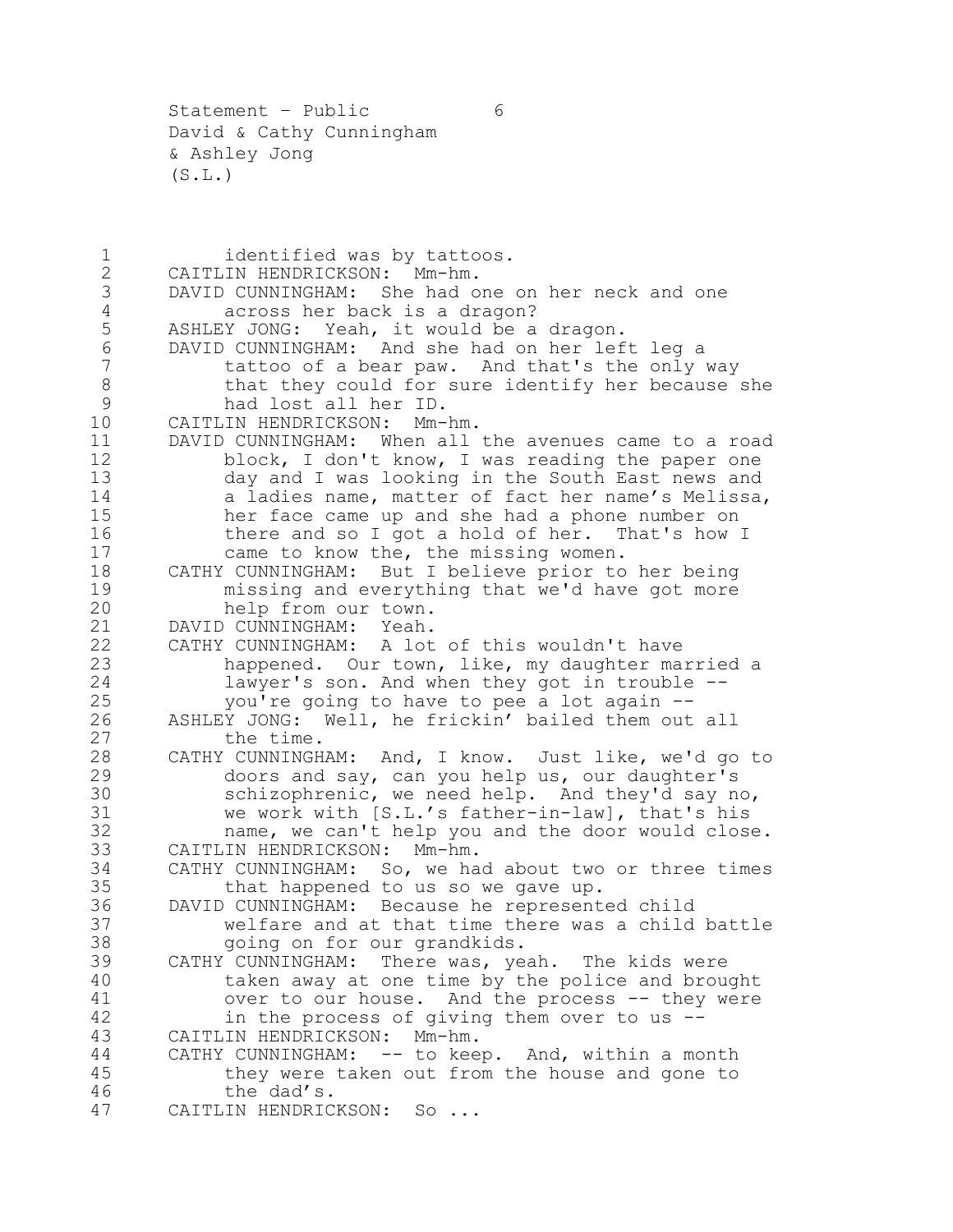Statement – Public 7 David & Cathy Cunningham & Ashley Jong  $(S.L.)$ 

1 DAVID CUNNINGHAM: She was attended by a [Doctor 1]<br>2 (phonetic), here in Grand Prairie. 2 (phonetic), here in Grand Prairie.<br>3 CAITLIN HENDRICKSON: [Repeats name]? CAITLIN HENDRICKSON: [*Repeats name*]? DAVID CUNNINGHAM: [Doctor 1]. CAITLIN HENDRICKSON: [Doctor 1]. DAVID CUNNINGHAM: Yep. It's spelt a little different. CAITLIN HENDRICKSON: Mm-hm. DAVID CUNNINGHAM: I believe that's the way it's spelt. I phoned their office and see if they would help by giving any information. But because she had been gone for three years they considered her not a client anymore. So, I, I 14 was trying to find any records of her that would<br>15 help get her back to this -- to Canada. help get her back to this -- to Canada. CAITLIN HENDRICKSON: Mm-hm. DAVID CUNNINGHAM: Because she did say, "Dad, I want 18 to get deported again. I want to go home." But<br>19 when she got lost in her psychosis because she 19 when she got lost in her psychosis because she<br>20 wasn't given any drugs anymore, then she -- an wasn't given any drugs anymore, then she  $-$  and we started losing her. She started making rash 22 judgements. CAITLIN HENDRICKSON: Do you have a medical number for her? Like a provincial medical registration number? CATHY CUNNINGHAM: I could have a look. Like a health care number? CAITLIN HENDRICKSON: Yes. CATHY CUNNINGHAM: Somewhere. CAITLIN HENDRICKSON: Yes. Because if you have 31 something like that, that might make it easier<br>32 for say, like, us to try and locate some -for say, like, us to try and locate some  $-$ - locate documents, maybe FILU could also use that to help locate documents of, you know, diagnoses and other identifying information that could be helpful. CATHY CUNNINGHAM: (indiscernible) DAVID CUNNINGHAM: Yeah. CAITLIN HENDRICKSON: Yes. So, that's what I would suggest that if you were to track down that number -- CATHY CUNNINGHAM: Mm-hm. DAVID CUNNINGHAM: Mm-hm. CAITLIN HENDRICKSON: -- you could give it to FILU or give it to us and we can see if there's any information there that we can help with. CATHY CUNNINGHAM: Better write that down.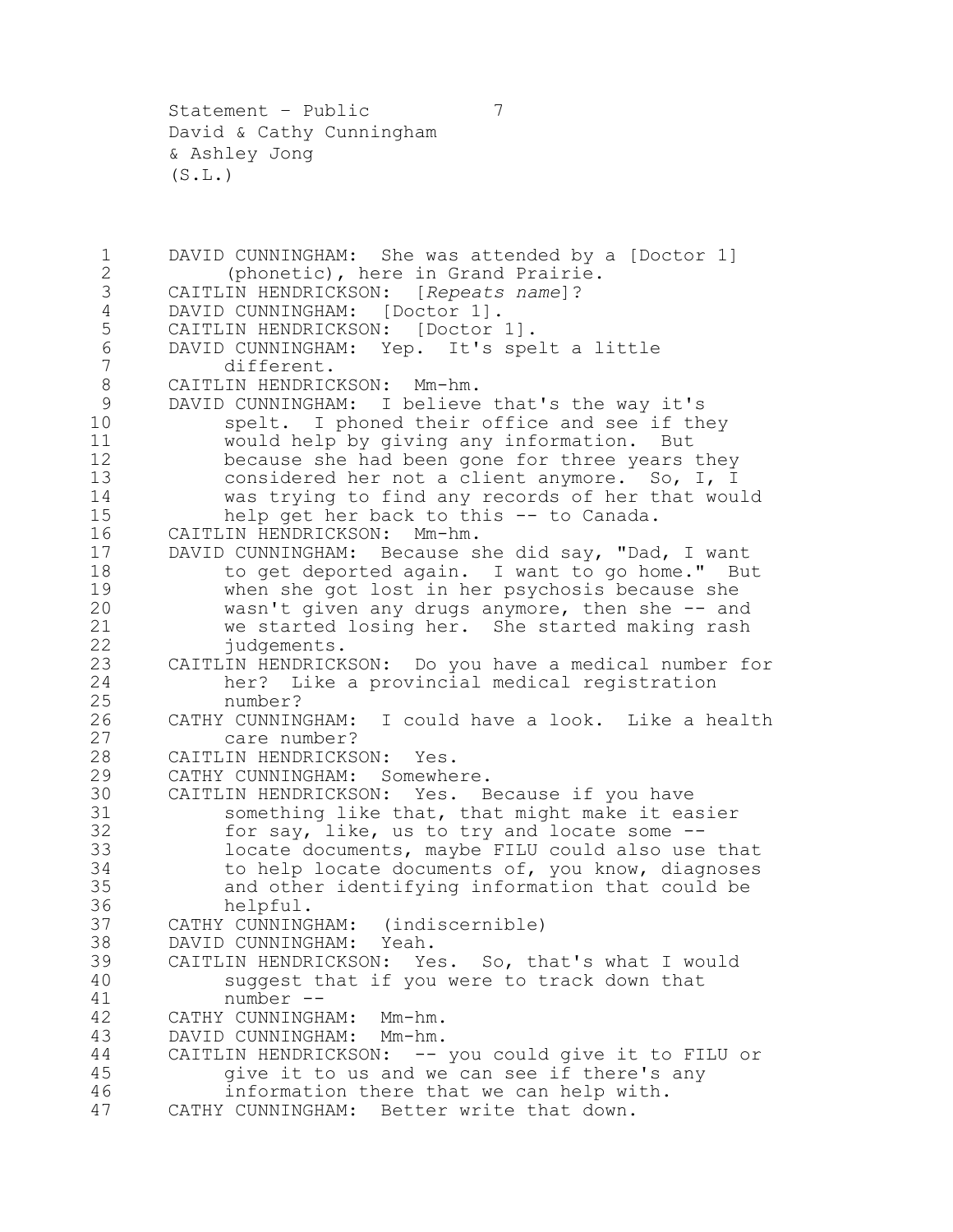Statement - Public 8 David & Cathy Cunningham & Ashley Jong  $(S.L.)$ 

1 CAITLIN HENDRICKSON: Yes.<br>2 DAVID CUNNINGHAM: One thi 2 DAVID CUNNINGHAM: One thing she did have --<br>3 CAITLIN HENDRICKSON: There's a pad and a pe CAITLIN HENDRICKSON: There's a pad and a pen here. DAVID CUNNINGHAM: -- she did have an altercation or some kind of problem at the border when she left. There was a number when we tried getting hold of them, which was a border, whatever you call them. CATHY CUNNINGHAM: Customs. DAVID CUNNINGHAM: Uh? CATHY CUNNINGHAM: Customs. DAVID CUNNINGHAM: Customs, it said on the phone. She did have trouble. I asked her about it and she said she was told from customs she can't come back to Canada for three to five years. She maintained that. So I don't know what happened and that would have been back in 2014. So that was one of the deterring factors of her coming 18 back over here. She wasn't quite sure is what<br>19 she told me. And now it's only three years, 19 she told me. And now it's only three years,<br>20 but - $but --$  CATHY CUNNINGHAM: That what she said though to me (indiscernible-overlapping speakers) DAVID CUNNINGHAM: Yeah. That's all I can say, right, it's what she told me. CATHY CUNNINGHAM: Yeah. That's right. CAITLIN HENDRICKSON: There is one thing that I would like to kind of get a picture for the commissioners of, kind of her timeline? Like, when she born and her childhood, what was that 30 like for her?<br>31 CATHY CUNNINGHAM: 31 CATHY CUNNINGHAM: Okay. She was born [birthdate],<br>32 1977. We weren't rich. She had an okav 1977. We weren't rich. She had an okay childhood. We both worked. She was the oldest. So... ASHLEY JONG: From what I understand it was pretty good for her growing up, like, she was getting into modelling and stuff like that. She was really good with school. Like, she still holds records at the high school that I went to for like track and field. She was an amazing athlete, really (indiscernible), until her and my dad started getting together. DAVID CUNNINGHAM: She was a very good artist. ASHLEY JONG: Yeah, amazing artist. CATHY CUNNINGHAM: He just took her from us, that's what he did. DAVID CUNNINGHAM: But her marks were in the 90s.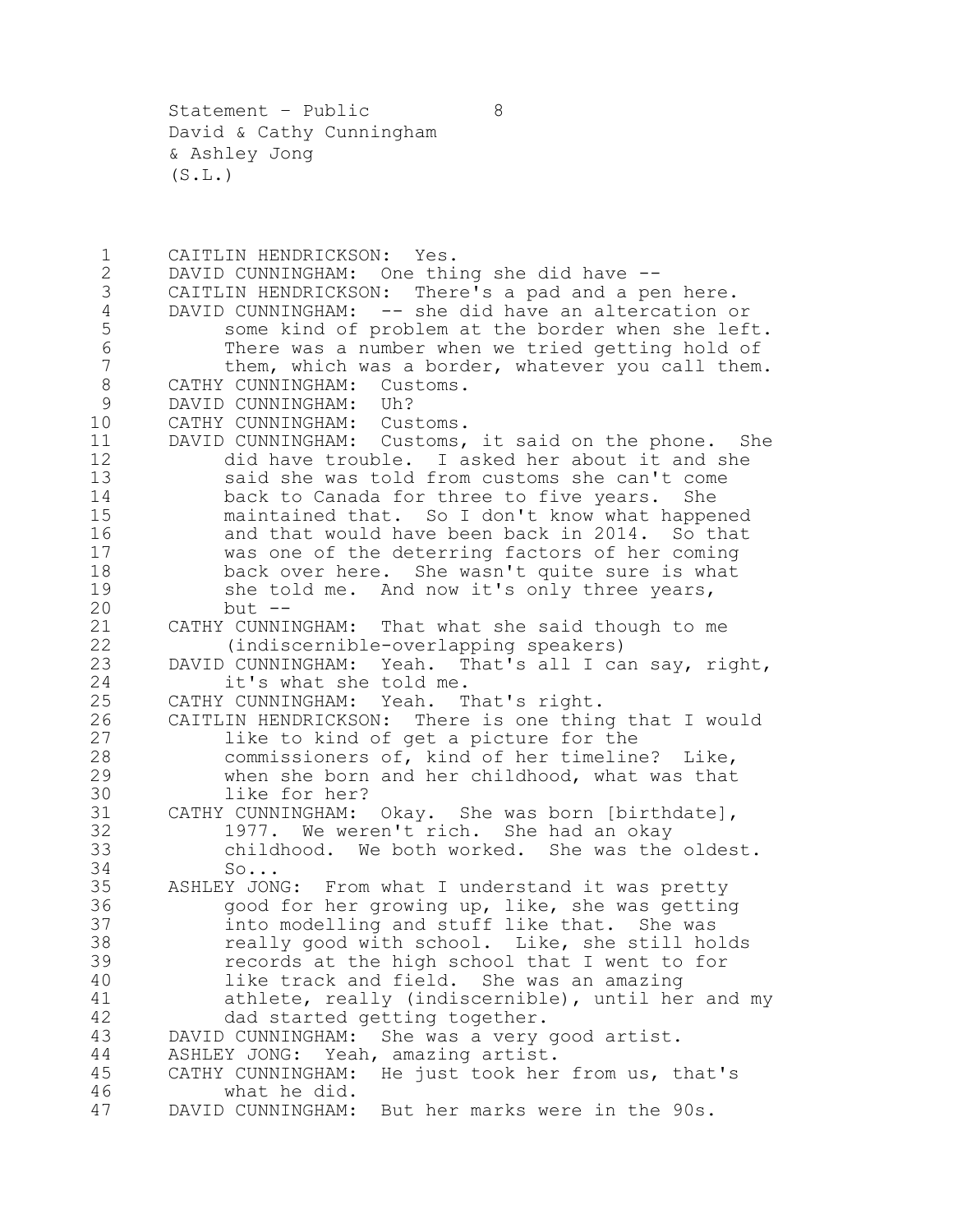Statement – Public 9 David & Cathy Cunningham & Ashley Jong  $(S.L.)$ 

1 ASHLEY JONG: Yeah.<br>2 DAVID CUNNINGHAM: 2 DAVID CUNNINGHAM: She was smart.<br>3 ASHLEY JONG: Really phenomenal s ASHLEY JONG: Really phenomenal student. My teachers when I went to  $-$  'cause I went to the same school and saw some of the same teachers, they talked about her a lot. CATHY CUNNINGHAM: Yeah. She had sports since she was young. Good in school. She enjoyed, had lots of friends, social. CAITLIN HENDRICKSON: Did she have any hopes or dreams about what she wanted to achieve? CATHY CUNNINGHAM: She wanted to be a model before she met her husband. And I did take her to modelling 14 school and we were on the process of getting her<br>15 to go again but that summer is when she was to go again but that summer is when she was working when she met [S.L.'s ex-husband]. DAVID CUNNINGHAM: Yeah. 18 CATHY CUNNINGHAM: And I didn't -- we didn't have<br>19 enough time. 19 enough time.<br>20 ASHLEY JONG: No. ASHLEY JONG: No. CATHY CUNNINGHAM: She was just gone. ASHLEY JONG: She got pregnant with me right away. She was only what, 16? CATHY CUNNINGHAM: Yeah. DAVID CUNNINGHAM: She was a very good mother, no doubt about it. But once they started getting into drugs. ASHLEY JONG: Yes, my dad is a severe alcoholic. DAVID CUNNINGHAM: She couldn't beat it. 30 ASHLEY JONG: Yeah, (indiscernible)<br>31 CATHY CUNNINGHAM: Then all of a su 31 CATHY CUNNINGHAM: Then all of a sudden, yeah. I'd go<br>32 to the house and she'd -- bottle was in her to the house and she'd  $--$  bottle was in her garbage thing. I said, "where's all this coming from?" I'd tell her and she said, Oh, it's, you 35 know<br>36 ASHLEY JO ASHLEY JONG: (indiscernible - overlapping speakers) they were really bad into it CATHY CUNNINGHAM: (indiscernible - overlapping speakers) they were doing a lot of drinking. DAVID CUNNINGHAM: They did separate for a while. She did work with me 'cause I was a contractor at the time. And, she was doing really well. She was over her drugs and that her husband -- CATHY CUNNINGHAM: (indiscernible -overlapping speakers) DAVID CUNNINGHAM: -- ex-husband came back and he fell off the wagon and got her going again.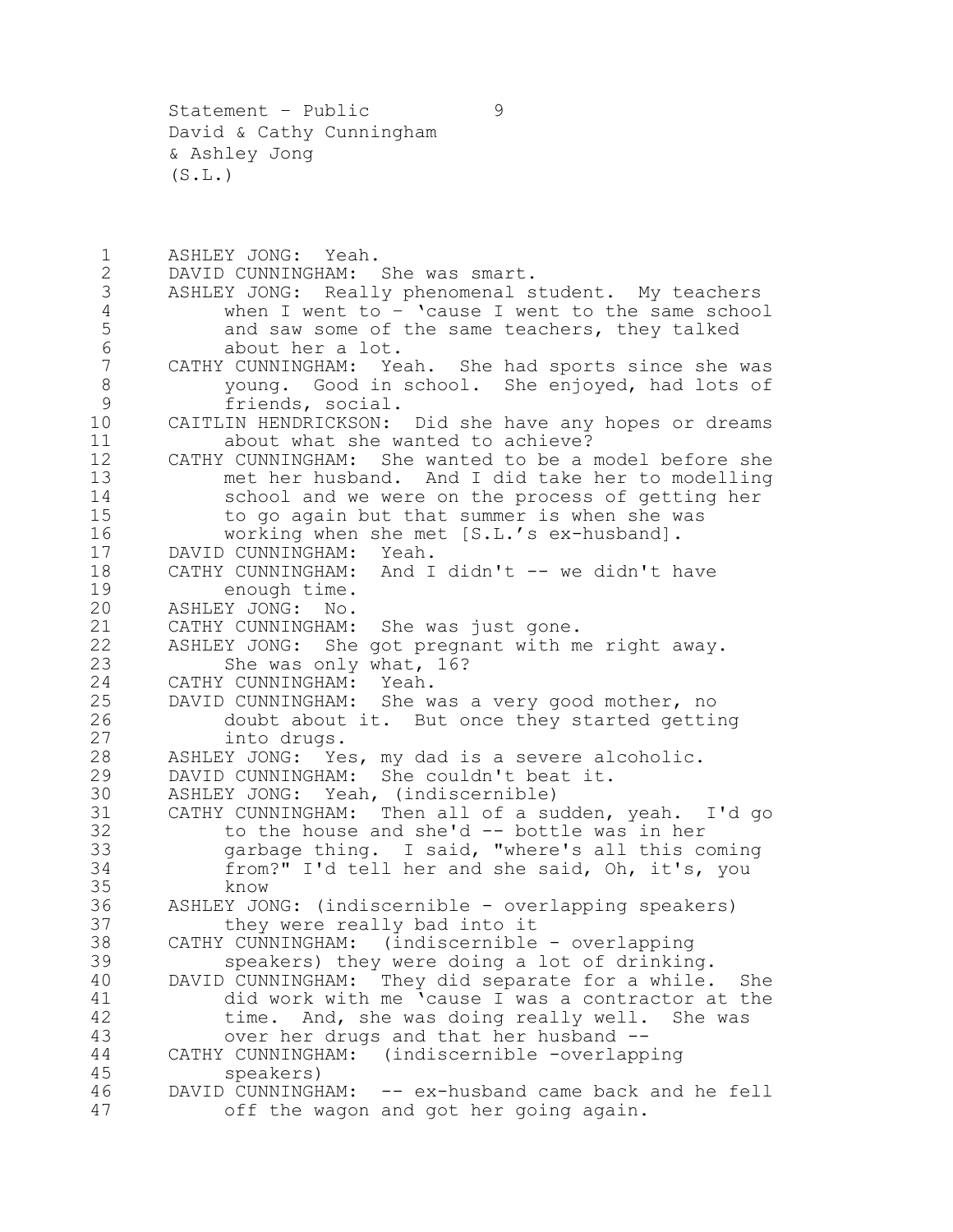Statement - Public 10 David & Cathy Cunningham & Ashley Jong  $(S.L.)$ 

1 CATHY CUNNINGHAM: She went back.<br>2 DAVID CUNNINGHAM: And she went o 2 DAVID CUNNINGHAM: And she went on the other side, I<br>3 duess. But before he, he, he separated with he 3 guess. But before he, he, he separated with her<br>4 again, he put the -- he had a company also 4 again, he put the -- he had a company also<br>5 because I helped him for a while work the because I helped him for a while work the company. He put the company in her name when -- while she was under her psychosis, in her name. And his mother who has the same first name as her, they're both [S.L.] now, went to Edmonton. She sat in the vehicle and this is what she divulged to me that the mother in law put the company in her name and they were in a hole of \$100,000, they claimed bankruptcy. All the bills 14 for furniture and anything like that, they put in<br>15 her name and they separated. She staved in the her name and they separated. She stayed in the house for a while, because she couldn't make the bills they told her to leave. They got rid of 18 the house. So she was out in the street and I<br>19 told her, you, she stayed with us for a while. 19 told her, you, she stayed with us for a while.<br>20 We told her, like, you gotta stay away from We told her, like, you gotta stay away from drugs. However, he -- I told her, he's going to send somebody over to give you drugs and she said he has already done that. So, and the fight was on for the children. The father in law is, is a lawyer in High Prairie. CAITLIN HENDRICKSON: Mm-hm. DAVID CUNNINGHAM: He has all the connections with the judges, with the judge and the police. CATHY CUNNINGHAM: And welfare. 30 DAVID CUNNINGHAM: So they practically buried her<br>31 financially, emotionally, and she was still 31 financially, emotionally, and she was still under<br>32 the influence of drugs. We have statements at the influence of drugs. We have statements at home for all that. She even made some statements on her own. We are missing three pages out of eighteen that she wrote down, what happened to her. She was abused physically. I got a picture here with a -- with a black -- with her and a black eye. She told me, dad, [S.L.'s ex-husband] has a gun under the mattress. If I do anything, he said he's going to shoot me. And, -- CATHY CUNNINGHAM: And he was [paranoid when he was on 42 drugs] very (indiscernible). DAVID CUNNINGHAM: Yeah. ASHLEY JONG: Oh, that guy is fuckin' retarded. Oh, excuse my language. He was bad. CATHY CUNNINGHAM: I've heard stories about him holding people hostage in rooms 'cause he was so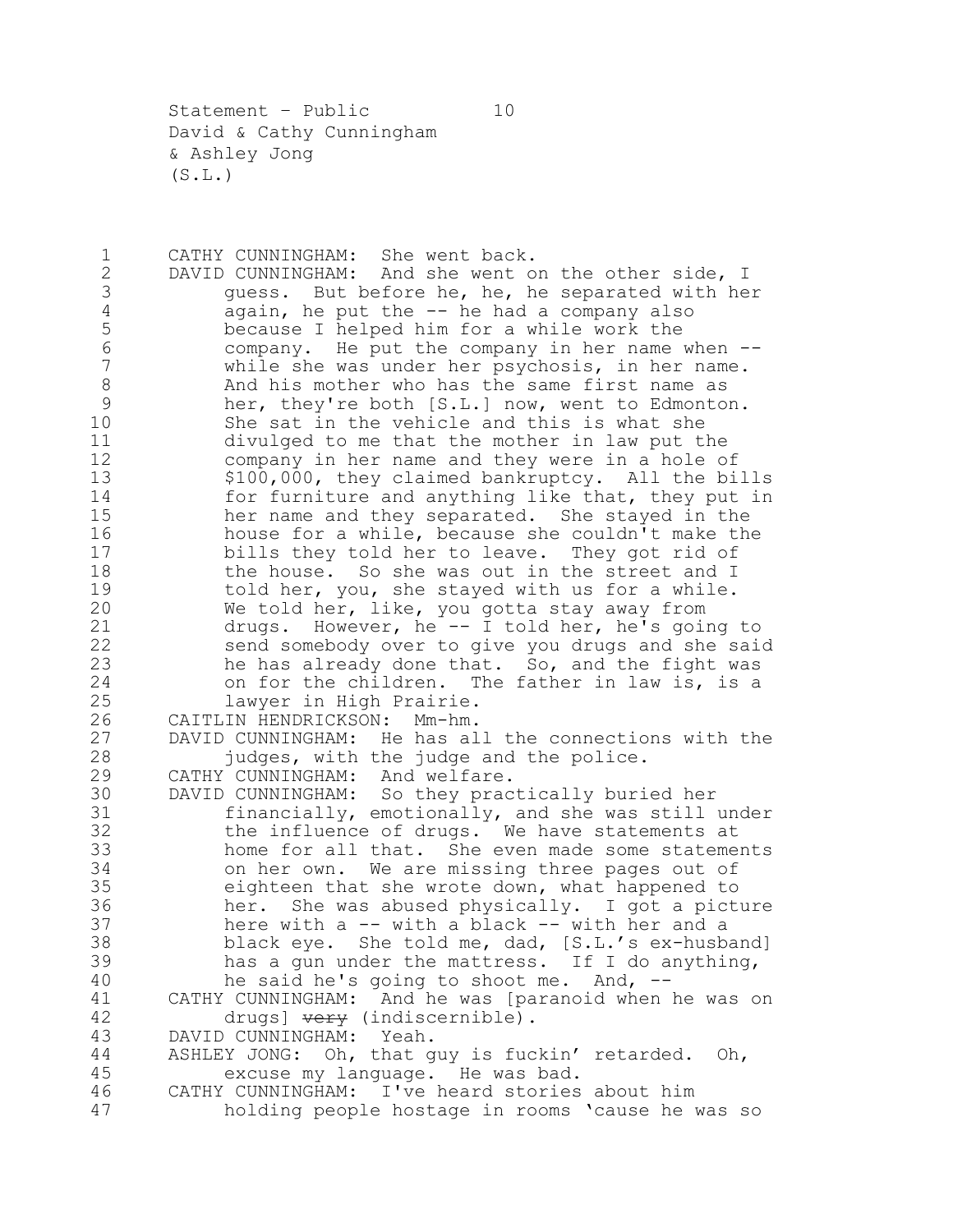Statement - Public 11 David & Cathy Cunningham & Ashley Jong  $(S.L.)$ 

1 high and paranoid.<br>2 ASHLEY JONG: Yeah, lik 2 ASHLEY JONG: Yeah, like, and I've seen all this stuff<br>3 (growing up. Like, I've witnessed it all. Like, 3 growing up. Like, I've witnessed it all. Like,<br>4 tried to shield my own, like, sisters -- brother 4 tried to shield my own, like, sisters -- brothers<br>5 and sisters. Like, I would lock them up in my and sisters. Like, I would lock them up in my 6 bedroom. And then, like, I was scared, like, 7 that they were going to, like, kill each other, 8 like, I've watched them take bats to each other, 9 like. 10 CATHY CUNNINGHAM: They've called us from the closet 11 saying, "Kokum, can you guys come and get us." 12 DAVID CUNNINGHAM: Yeah. 13 ASHLEY JONG: And then I would start, like, I'd get 14 beat up because they didn't want anybody knowing<br>15 what was going on at home. 15 what was going on at home.<br>16 DAVID CUNNINGHAM: And she was DAVID CUNNINGHAM: And she was told to lie. 17 ASHLEY JONG: Yeah. 18 DAVID CUNNINGHAM: When she was 8 years old, she'd<br>19 bhone and us and, to come and get 'em. 19 phone and us and, to come and get 'em.<br>20 ASHLEY JONG: 'Cause I was scared and then ASHLEY JONG: 'Cause I was scared and then I got in 21 like, really big trouble about that and then I 22 got scared to ask for help and then, like, my 23 parents would be gone for like 4 or 5 days at a 24 time. I missed a lot of school 'cause I'd have 25 to take care of my baby brother. And, then 26 finally, like, there was, like, this one time -- 27 that was when we got, like, we finally got taken 28 away by, like, Child Welfare and stuff. I called 29 (indiscernible) 'cause I hadn't seen my parents 30 in 5 days. My little infant brother was really<br>31 sick, he was puking. I didn't know what to do, 31 sick, he was puking. I didn't know what to do,<br>32 I'm only like 13 years old, so I was pretty I'm only like 13 years old, so I was pretty 33 (indiscernible) [freaked out] and I finally 34 called them, so they came and got us. And then I 35 think that's when Child Welfare got involved and 36 that's when we got taken away. 37 DAVID CUNNINGHAM: So there was, like, quite a few 38 years of an abusive relationship there because of 39 the drugs. 40 ASHLEY JONG: Mm-hm. 41 DAVID CUNNINGHAM: Prior to the drugs, you couldn't 42 ask for a better couple but they started getting 43 into the drugs and then -- 44 CAITLIN HENDRICKSON: Mm-hm. 45 ASHLEY JONG: Yeah. 46 DAVID CUNNINGHAM: -- it became violent and abusive. 47 They were gone for 2 or 3 days sometimes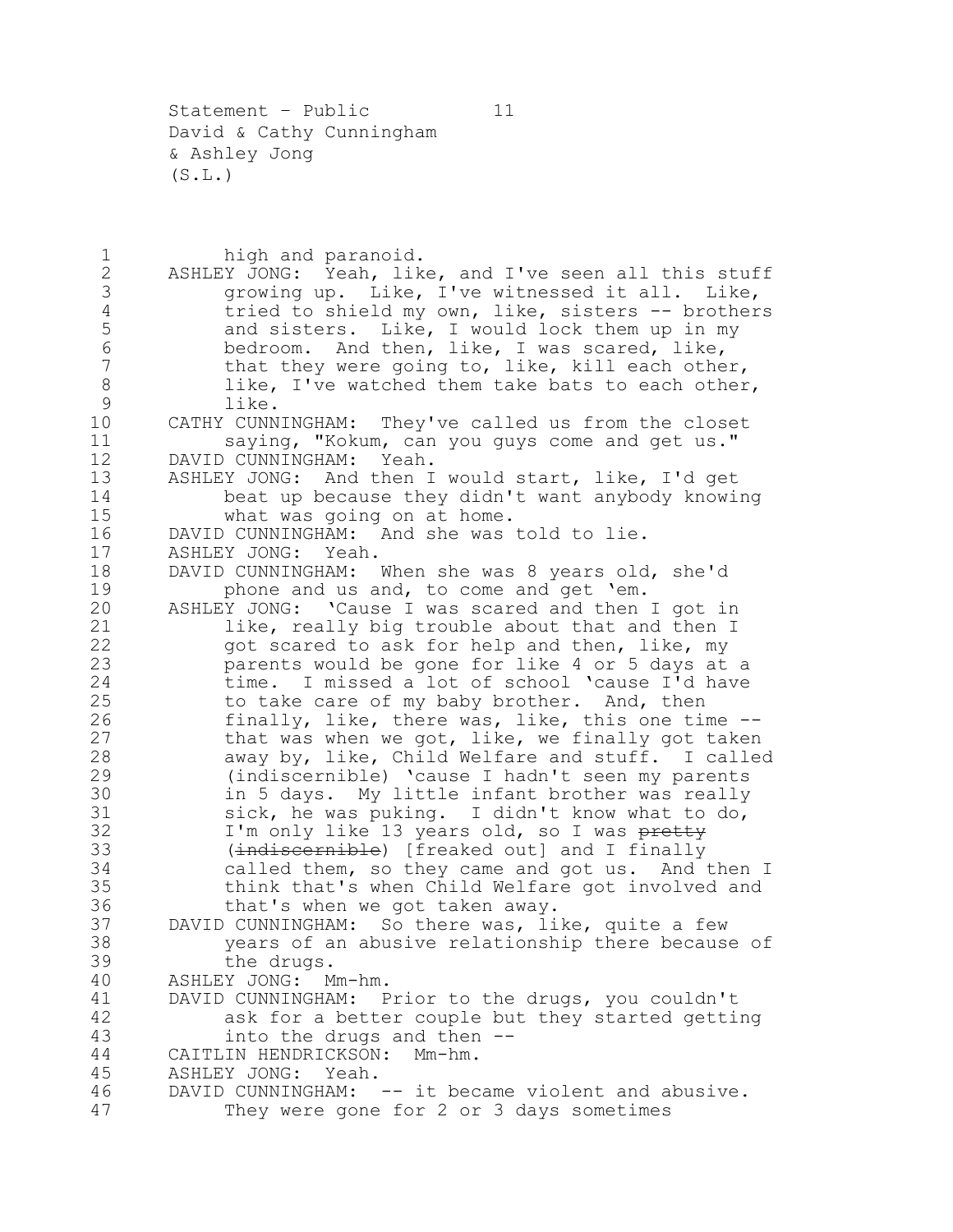Statement – Public 12 David & Cathy Cunningham & Ashley Jong  $(S.L.)$ 

1 (indiscernible). But that's where we stepped in<br>2 Cause they called us. So now because the son 2 The cause they called us. So now because the son<br>3 Was in this state the father felt he had to do was in this state the father felt he had to do 4 something to try to protect his son.<br>5 ASHLEY JONG: Yeah. ASHLEY JONG: Yeah. DAVID CUNNINGHAM: They got into a car accident one 7 time. And it was with a -- with a vehicle 8 accident. My daughter drove -- ASHLEY JONG: My dad (indiscernible - overlapping speakers) DAVID CUNNINGHAM: -- from there house because they were going to a drug run. ASHLEY JONG: Yeah. DAVID CUNNINGHAM: A drug run into Grouard. ASHLEY JONG: Yeah. My dad sent her. DAVID CUNNINGHAM: And she was driving and she rolled 17 the vehicle back. So, now they were trying to 18 get away from the insurance claim and say that<br>19 she stole it. They were trying to accuse her 19 she stole it. They were trying to accuse her of<br>20 stealing it. stealing it. ASHLEY JONG: When he's the one that sent her to go get it. 23 DAVID CUNNINGHAM: Yeah. I would -- in two occasions there was drug dealers that held over them at hostage. One day I went up there, when I got a phone call. She called me. She said, "Dad, we're being held hostage for \$280 for drug money. Could you help me? Could you give me the money?" My first impulse was to grab my gun and I was 30 gonna go get them. And, I thought about it, I<br>31 baid for it and then they got out. The second 31 paid for it and then they got out. The second<br>32 occasion was the mother in law. occasion was the mother in law, ASHLEY JONG: Yeah. DAVID CUNNINGHAM: [S.L.'s father-in-law]'s wife, who was the lawyer. She paid \$500 to drug dealers in Grouard, to release them. That's how bad the drugs were. So, she went through a lot there at that time and she couldn't get away from the addiction. Only the time she did get away was when she worked for me. For three months she worked for me. She was getting healthy -- CATHY CUNNINGHAM: Sorry, (indiscernible) DAVID CUNNINGHAM: -- she was getting healthy, she was starting to remember. She missed her kids, she loved her kids, she wanted her kids. However, they had the order. CATHY CUNNINGHAM: I was going to say, we've been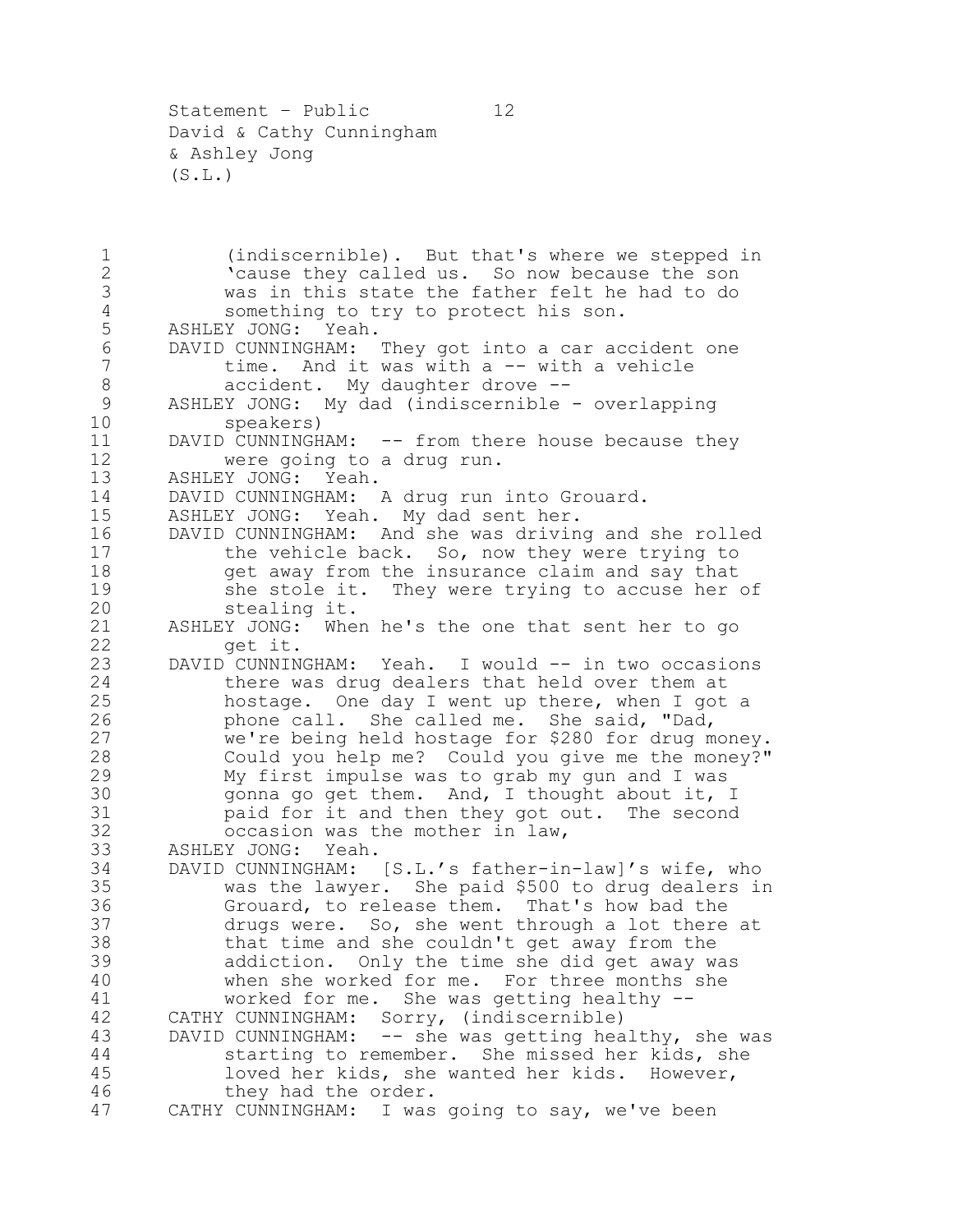Statement – Public 13 David & Cathy Cunningham & Ashley Jong  $(S.L.)$ 

1 together for all these years. We never allowed<br>2 alcohol in our house. We don't do any of that. 2 alcohol in our house. We don't do any of that.<br>3 We tried our best to raise our kids without We tried our best to raise our kids without 4 seeing that.<br>5 ASHLEY JONG: (sob ASHLEY JONG: (sobbing) DAVID CUNNINGHAM: So, we're raising her youngest daughter right now. CAITLIN HENDRICKSON: Do you want to take a break before we continue? CATHY CUNNINGHAM: Yeah, maybe. ASHLEY JONG: Yeah. (HEARING ADJOURNED) (HEARING RECONVENED) CAITLIN HENDRICKSON: So, it's 5:05 p.m and we're just resuming with David, Ashley, and Cathy speaking 18 about [S.L.], and it's March 19th, 2018, in Grand<br>19 Prairie, Alberta. One thing that I wanted to ask 19 Prairie, Alberta. One thing that I wanted to ask<br>20 is when was it that [S.L.] was diagnosed as is when was it that [S.L.] was diagnosed as schizophrenic? CATHY CUNNINGHAM: She was 30. DAVID CUNNINGHAM: Well, there was a date here where she was diagnosed with drug induced psychosis by [Doctor 2] of the Alberta-- ASHLEY JONG: That was when she went to the treatment center in Grand Prairie. DAVID CUNNINGHAM: -- yeah, but she was first diagnosed that year in -- 30 CAITLIN HENDRICKSON: She came back (indiscernible)<br>31 [in 2013]. 31 [in 2013].<br>32 DAVID CUNNINGHA DAVID CUNNINGHAM: University. CATHY CUNNINGHAM: 2006 is when she'd (indiscernible). DAVID CUNNINGHAM: Yeah. Yeah. Would have been that year, 2008. CAITLIN HENDRICKSON: 2006 to 2008-ish? DAVID CUNNINGHAM: Somewhere in there. CATHY CUNNINGHAM: (indiscernible). DAVID CUNNINGHAM: I thought I saw that in here. CATHY CUNNINGHAM: And that's when the drug induced came in and shortly after the schizophrenia. So, it was just shortly after 2006. CAITLIN HENDRICKSON: Okay. 44 DAVID CUNNINGHAM: In November of -- December '07. [S.L.'S ex-husband] stared wrecking me again. He wanted a divorce. Sell the house in the spring, not pay for our bills. I went to my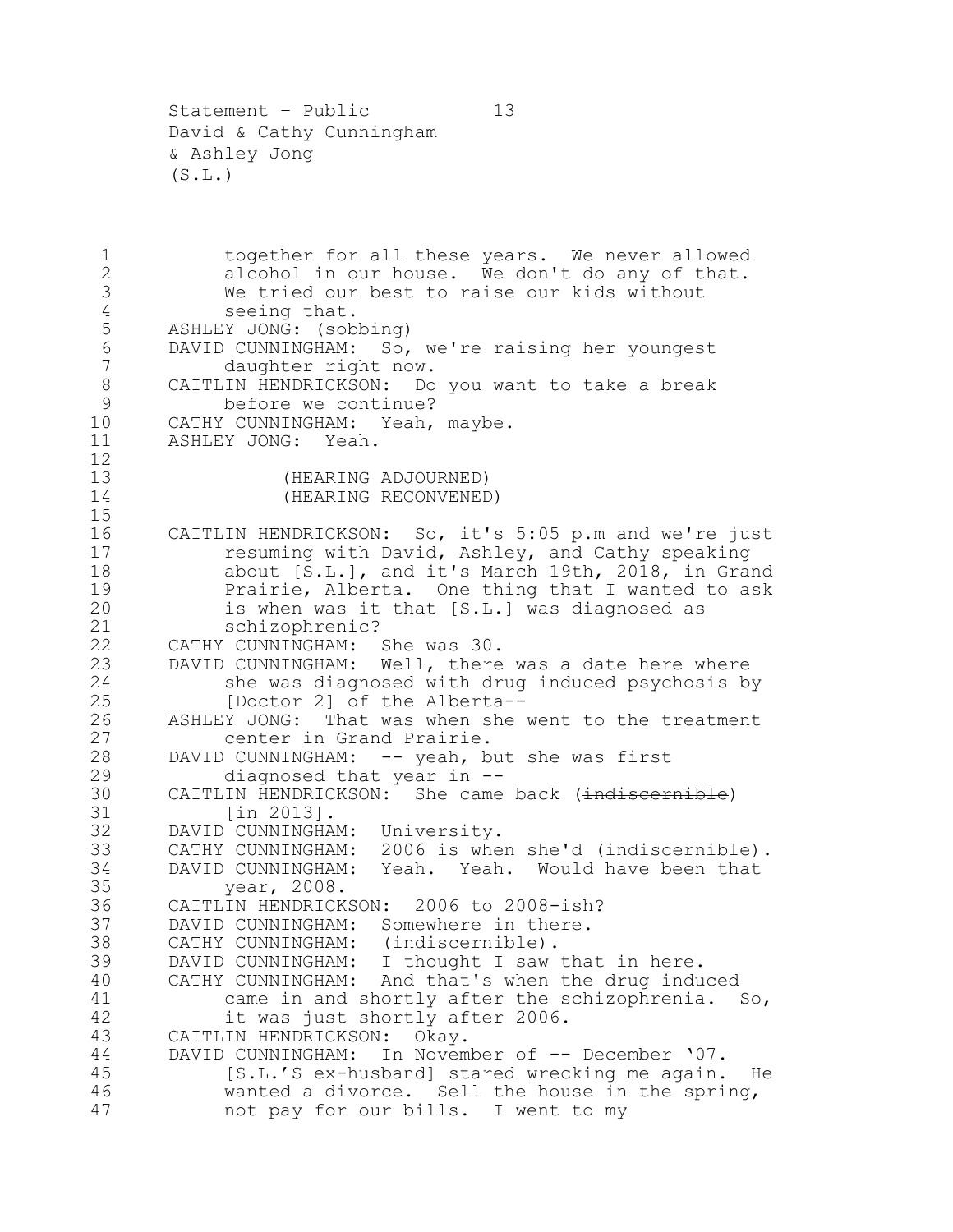Statement - Public 14 David & Cathy Cunningham & Ashley Jong  $(S.L.)$ 

1 psychiatrist, explained what was happening.<br>2 Being off meds, she later wrote me a letter 2 Being off meds, she later wrote me a letter<br>3 saying that I had -- was a drug-induced psy saying that I had -- was a drug-induced psychosis 4 and it was against my human rights. And, this<br>5 was on December 7, but she was diagnosed prior was on December 7, but she was diagnosed prior to. CAITLIN HENDRICKSON: Oh. DAVID CUNNINGHAM: That's [S.L.]'s own writing there. CAITLIN HENDRICKSON: So, Ashley, what year were you born? ASHLEY JONG: 1995. CAITLIN HENDRICKSON: So, I recognize that this has been quite, quite tough to talk about but I was hoping maybe you could talk about yourself and your siblings and, you know, how your experiences 16 have affected you? And, kind of, where you're all at today? 18 ASHLEY JONG: Well, my siblings there all, like, they<br>19 didn't see as much as I did because I, like, I 19 didn't see as much as I did because I, like, I<br>20 meally sheltered them. Like, my parents would really sheltered them. Like, my parents would be fighting. I'd go hide them in my room and they'd be crying, like, stay in here, stay in here and then I'd be like scared that my dad would like kill her, like, so I'd go upstairs, like, I'd go upstairs, they'd be fighting and there was like one time where she was, like, he was on top of her choking her, and like, and she couldn't breathe. Like, I thought he was going to kill her so I like jumped on him. I'm like 12 years 30 old and I started fucking hitting him. I'm like,<br>31 oet off her, get off her. And he threw me get off her, get off her. And he threw me 32 against the wall. I got the blunt -- the -- CAITLIN HENDRICKSON: brunt. ASHLEY JONG: -- brunt of the abuse. Like, my siblings -- like, he'd hit them too but never like how he beat the shit out of me. And, it really fucking affected me, man. I started getting -- like, [*Three lines redacted – Rule 55*]. I just felt like I was fucking -- I felt different from all my other siblings. Like, my dad was more attentive to them when he started 42 getting sober but he always, like, was -- always had a strange relationship with myself so, like, I always felt, like, neglected. I don't know, it fucking, like it affects me more than I realize, like, I don't know. CAITLIN HENDRICKSON: So, [*One line redacted – Rule*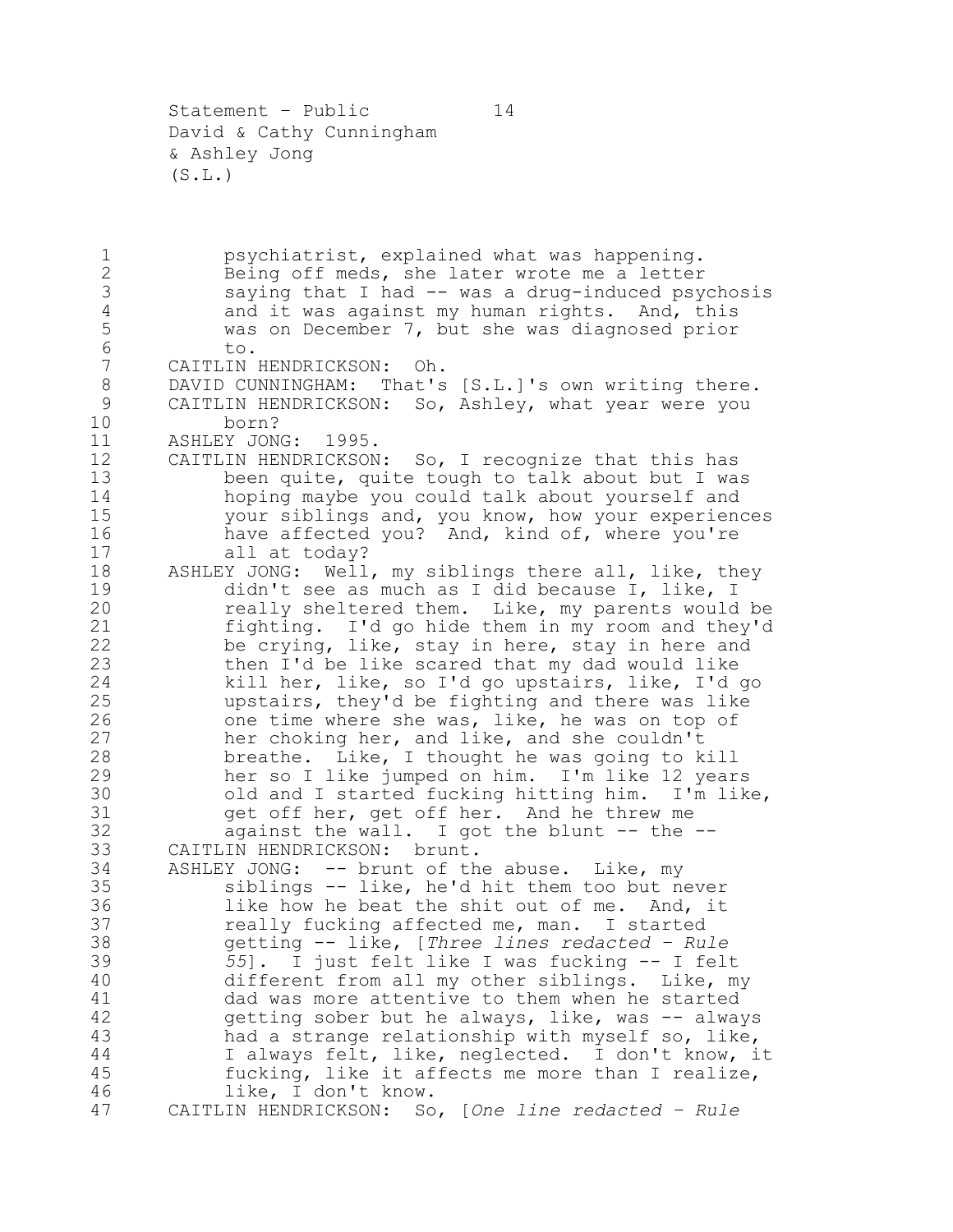Statement – Public 15 David & Cathy Cunningham & Ashley Jong  $(S.L.)$ 

 *55*]? ASHLEY JONG: [*One line redacted – Rule 55*]. CAITLIN HENDRICKSON: Good for you. 4 ASHLEY JONG: Yeah. Got to try something different.<br>5 Can't do it by myself. Can't do it by myself. CAITLIN HENDRICKSON: Mm. Support, support, support. ASHLEY JONG: Really though. 8 DAVID CUNNINGHAM: You have a little girl. ASHLEY JONG: Yeah. I have a little daughter too, and, like, 'cause the last time I talked to my mom was three weeks before I took my pregnancy 12 test and then, that was really fucking -- really 13 -- excuse my language, I'm so sorry. 14 CAITLIN HENDRICKSON: It's okay.<br>15 ASHLEY JONG: It was really hard ASHLEY JONG: It was really hard for me 'cause, like - $16 \\ 17$ CAITLIN HENDRICKSON: All your language is welcome 18 here.<br>19 ASHLEY JON 19 ASHLEY JONG: All, like.<br>20 CAITLIN HENDRICKSON: Yo CAITLIN HENDRICKSON: You need to express yourself. ASHLEY JONG: Yeah. I don't know, I just, like, didn't want her -- I don't ever want her to feel how I felt growing up. So, like, [*one line redacted – Rule* 55] and like, with my mom being missing, she didn't even know I was pregnant, had kids. Like, it really destroyed me inside. Like, I still need to deal with it. CAITLIN HENDRICKSON: Mm-hm. So that might be something that you talk to Rosanne about for your 30 after care is, is building that plan around your<br>31 own healing and well being, and a plan for your 31 own healing and well being, and a plan for your<br>32 daughter. Are you parenting her right now? daughter. Are you parenting her right now? ASHLEY JONG: Yeah. Well, me and her dad split her 50/50. She's with him right now. CAITLIN HENDRICKSON: Okay. So, do you have good support from him? ASHLEY JONG: We're really good co-parents, me and [Ex-partner]. Like, he's such a child but, like, he's an amazing dad. Like, we're good co- parents. CAITLIN HENDRICKSON: Good, good. And I really wish you luck on your healing journey. ASHLEY JONG: Yeah. Me too. CATHY CUNNINGHAM: It's been hard. It's been hard for me to see her this way. And, we've been worried about her since she was little. CAITLIN HENDRICKSON: Mm-hm.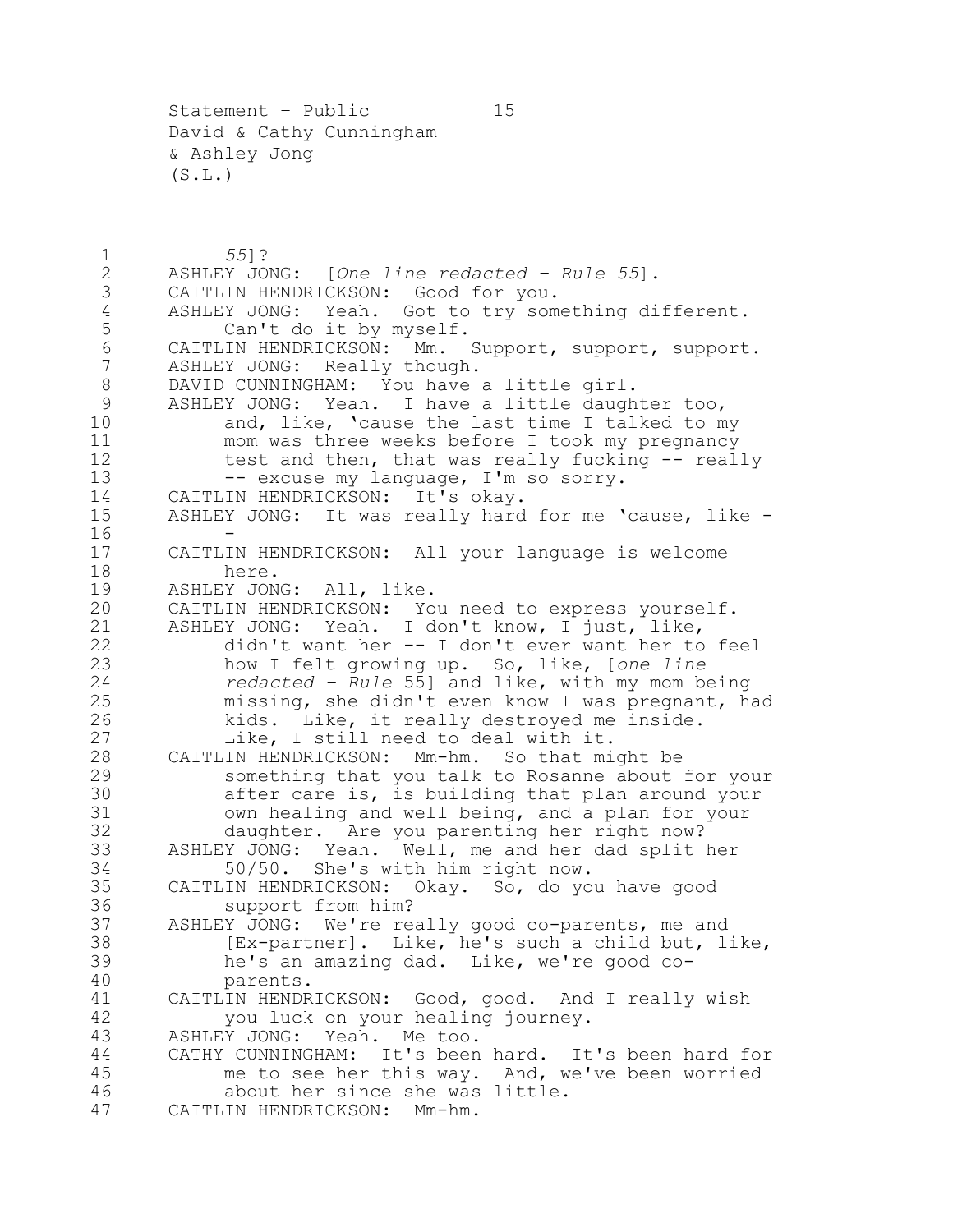Statement – Public 16 David & Cathy Cunningham & Ashley Jong  $(S.L.)$ 

1 CATHY CUNNINGHAM: And even knowing what she was going<br>2 through. 2 through.<br>3 ASHLEY JONG: ASHLEY JONG: [*Two lines redacted – Rule 55*]. Like, I 4 --this is like -- when I moved here this last<br>5 July, here, that's when I like, this is the be July, here, that's when I like, this is the best I've ever done in my life 'cause I'm working at **the casino now and actually working a legitimate**  job. CAITLIN HENDRICKSON: Mm-hm. ASHLEY JONG: I don't know. I'm doing better now. 11 But I still need to do better. CAITLIN HENDRICKSON: Mm-hm. I think that that self reflection and that, that recognition there is a 14 really strong sign of strength and being able to<br>15 do that. So, -do that. So, - ASHLEY JONG: Yeah. Like, I know that I have problems. I recognize it. 18 CAITLIN HENDRICKSON: -- mm-hm.<br>19 ASHLEY JONG: I definitely know 19 ASHLEY JONG: I definitely know that I need to do a<br>20 lot of work on myself. It's just its easy for lot of work on myself. It's just its easy for me to recognize it and talk about it, it's harder actually letting do it and go through the motions. CAITLIN HENDRICKSON: Yes. But you also know what you experienced as a child and so you know -- ASHLEY JONG: Yeah. I don't want for my daughter. CAITLIN HENDRICKSON: -- what you don't want for your daughter. ASHLEY JONG: I do not want, like, I don't want that life for my kid. Like, how terrible I felt as a child and, like, even, like, [*seven lines redacted – Rule 55*]. Like, I couldn't stop crying and I'm like, I'm so sorry and then she's just patting my face, smiling and like hugging me, smiling. Like, she doesn't care, man. She loves me, like, she unconditionally loves me. And, like, she deserves so much better, man, and I deserve better too, and like, she just wants to see me happy, man. CAITLIN HENDRICKSON: Mm-hm. ASHLEY JONG: Like, like I couldn't like -- I've never felt that kind of love before. Like, I'm just, I felt so bad for, like, what I was doing and like, she didn't care man. She was just hugging me and loving me and she was just sad that I was sad. And like that's pretty amazing man. CAITLIN HENDRICKSON: Kids are super intuitive and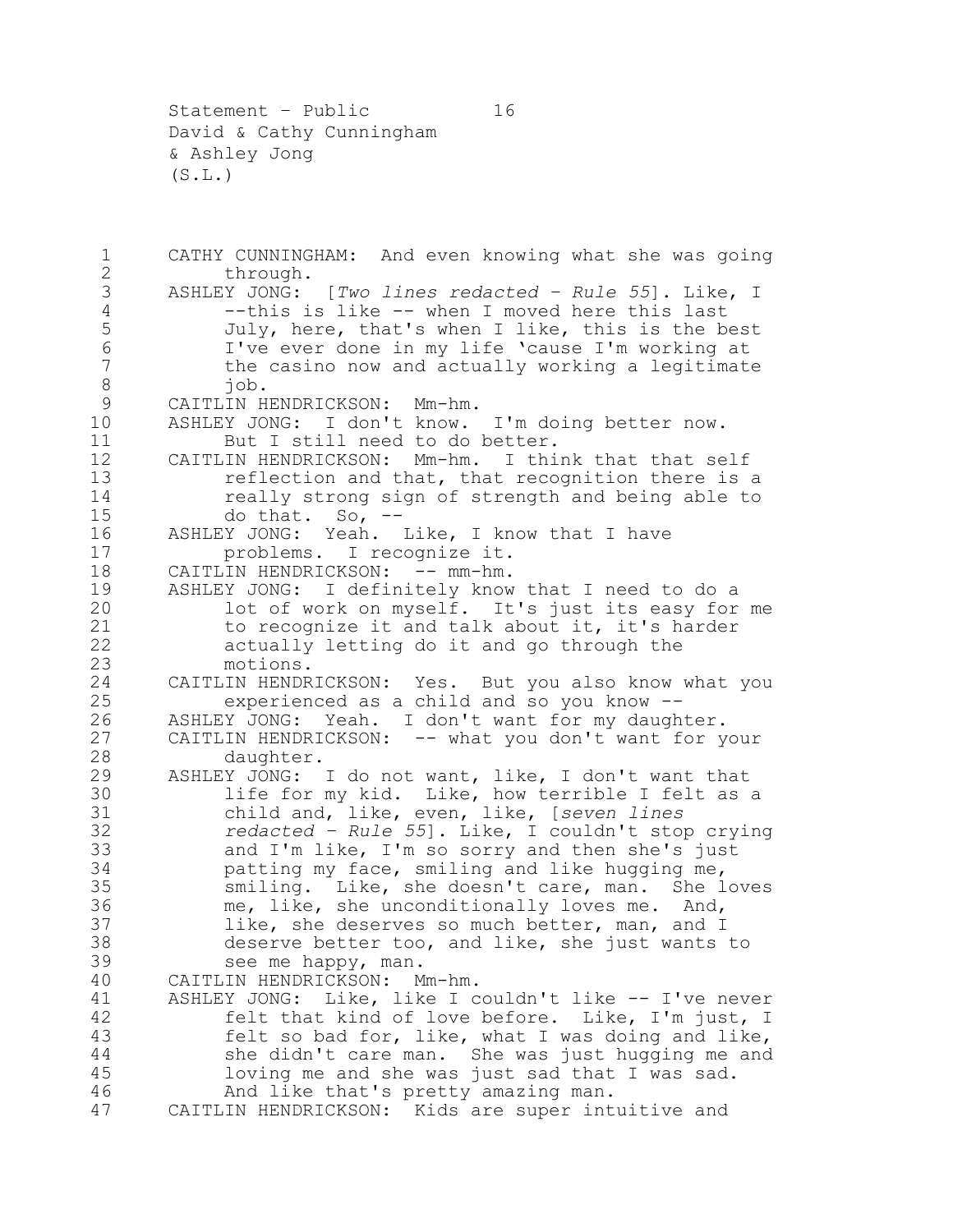Statement – Public 17 David & Cathy Cunningham & Ashley Jong  $(S.L.)$ 

1 they just want everybody to be happy.<br>2 ASHLEY JONG: Mm-hm. 2 ASHLEY JONG: Mm-hm.<br>3 CAITLIN HENDRICKSON: CAITLIN HENDRICKSON: Just keep her close. 4 DAVID CUNNINGHAM: We're only a phone call away. So,<br>5 what do you think -what do you think -- CAITLIN HENDRICKSON: Yes. So, you live here in Grand **Prairie and then --** ASHLEY JONG: Mm-hm. Yeah. DAVID CUNNINGHAM: And you think you're alone you 10 actually you aren't. ASHLEY JONG: I know. DAVID CUNNINGHAM: There's somebody there, always. ASHLEY JONG: I know. 14 CAITLIN HENDRICKSON: How have your siblings been<br>15 affected? affected? ASHLEY JONG: Well, I don't think it does affect them, like, they -- like, my little brother [Brother 18 1], he has some, like, anger problems. Like,<br>19 veah, he has real big problems with his anger 19 yeah, he has real big problems with his anger.<br>20 CATHY CUNNINGHAM: Oh, he gets major angry but he's CATHY CUNNINGHAM: Oh, he gets major angry but he's usually real calm -- ASHLEY JONG: Yeah, but, like, yeah, (indiscernible - overlapping speakers) CATHY CUNNINGHAM: -- like, he's 16 now. And -- DAVID CUNNINGHAM: 17. CATHY CUNNINGHAM: -- portray a cool dude but ASHLEY JONG: Yeah, like, we're a lot different. CATHY CUNNINGHAM: When he gets angry people run. ASHLEY JONG: Yeah. 30 CATHY CUNNINGHAM: He gets really mad.<br>31 ASHLEY JONG: Like, they do amazing in 31 ASHLEY JONG: Like, they do amazing in school. Like,<br>32 they don't struggle with their school work. they don't struggle with their school work, nothing, like, they do -- like, my -- like, my little sister was in the [University 1]. Like, they're doing amazing but, like, I don't know, I don't' think it affected them as much as it affected me 'cause I was the oldest and I was the one that, like, got the most of the abuse when I was going through school. And none of them [*two lines redacted – Rule 55*]. CATHY CUNNINGHAM: Mm. ASHLEY JONG: But I'm so proud of my siblings, man, like, they're so amazing. And they're doing so well for themselves. CATHY CUNNINGHAM: Mm-hm. CAITLIN HENDRICKSON: And you're caring for the youngest one? Yes. How old are they?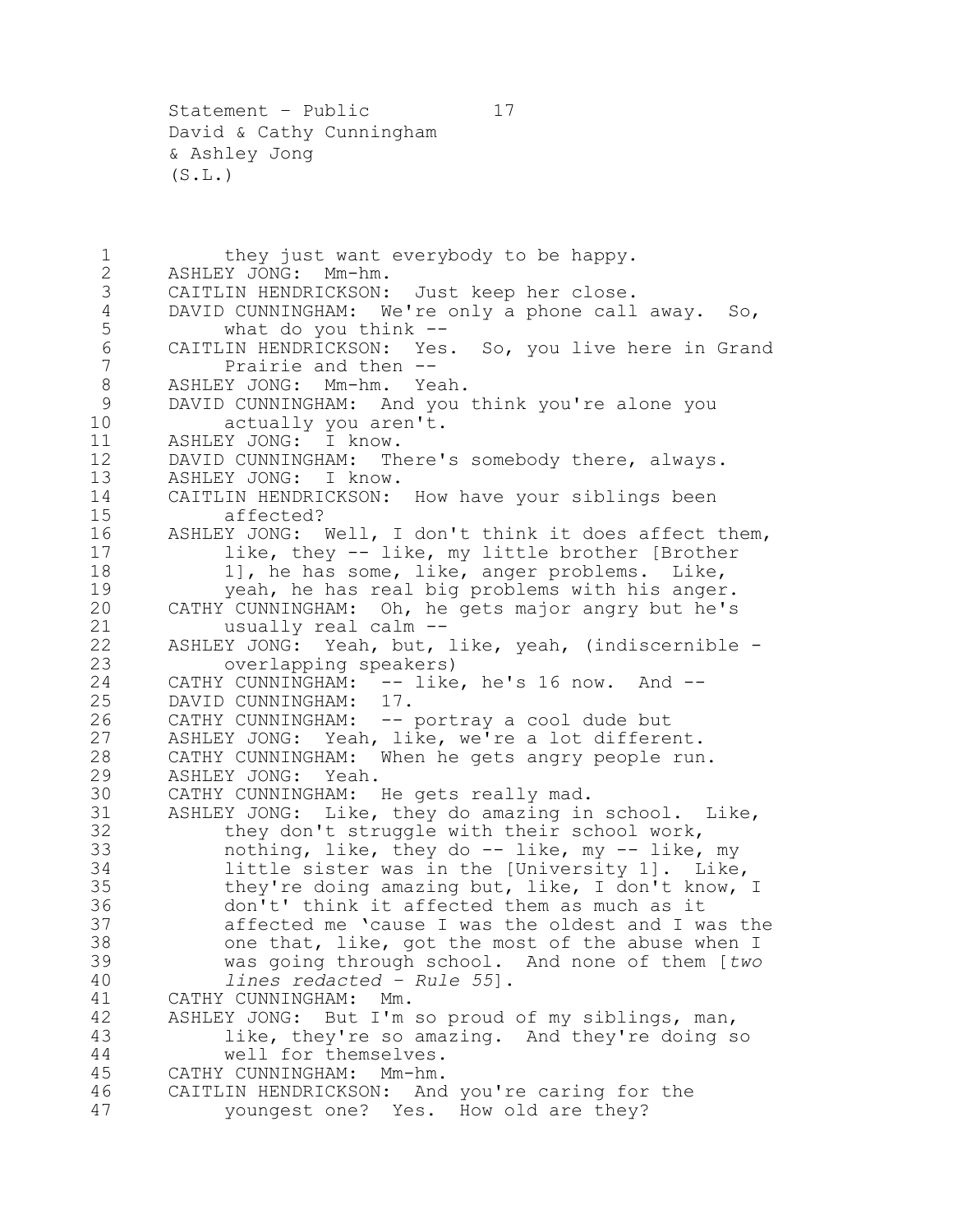Statement – Public 18 David & Cathy Cunningham & Ashley Jong  $(S.L.)$ 

1 CATHY CUNNINGHAM: Half siblings. She's 6 now.<br>2 CAITLIN HENDRICKSON: She's 6. 2 CAITLIN HENDRICKSON: She's 6.<br>3 CATHY CUNNINGHAM: We've had ho 3 CATHY CUNNINGHAM: We've had her --<br>4 DAVID CUNNINGHAM: Since she was 2 DAVID CUNNINGHAM: Since she was 2 months. ASHLEY JONG: 2 months. CATHY CUNNINGHAM: 2 months old. DAVID CUNNINGHAM: 3 months. ASHLEY JONG: 3 months old. CATHY CUNNINGHAM: So, we've actually adopted her. She's ours. Nobody can take her away. CAITLIN HENDRICKSON: And, how's she doing? CATHY CUNNINGHAM: Pardon me? CAITLIN HENDRICKSON: How's she doing? 14 ASHLEY JUNG: She's (indiscernible - overlapping<br>15 speakers) 15 speakers)<br>16 CATHY CUNNINGH CATHY CUNNINGHAM: (indiscernible - overlapping speakers) She's a typical 6 year old. She's 18 mouthy.<br>19 CAITLIN HEND 19 CAITLIN HENDRICKSON: Precocious.<br>20 CATHY CUNNINGHAM: She's fabulo CATHY CUNNINGHAM: She's fabulous. She's a princess. DAVID CUNNINGHAM: [S.L.] was pregnant and she had in her mind that she was going to go to California 24 to see the father of her baby. CAITLIN HENDRICKSON: Mm-hm. DAVID CUNNINGHAM: She said it was a policeman in Los Angeles. I don't know to her psychosis but she was in a restricted area in Lethbridge when she was just about 8 months pregnant, 8 and half 30 months pregnant.<br>31 CATHY CUNNINGHAM: Th 31 CATHY CUNNINGHAM: They were forcing her on her hands.<br>32 DAVID CUNNINGHAM: And she was psychotic. She was DAVID CUNNINGHAM: And she was psychotic. She was found in a restricted area. They incarcerated her and the little girl born. She went to a -- CATHY CUNNINGHAM: Foster home. DAVID CUNNINGHAM: -- foster home and once we heard that -- found out, we put out a missing person for her. That was like the third time we'd put out for her. They told me that she was in a -- in this hospital and she was incarcerated. She had a baby, and I said, well, we need to know where the baby is. She's our blood and we want her with us. ASHLEY JONG: Mm-hm. DAVID CUNNINGHAM: She was in a foster home. But, due to the process of getting a crim check, there was a person in Canada with the same birth date as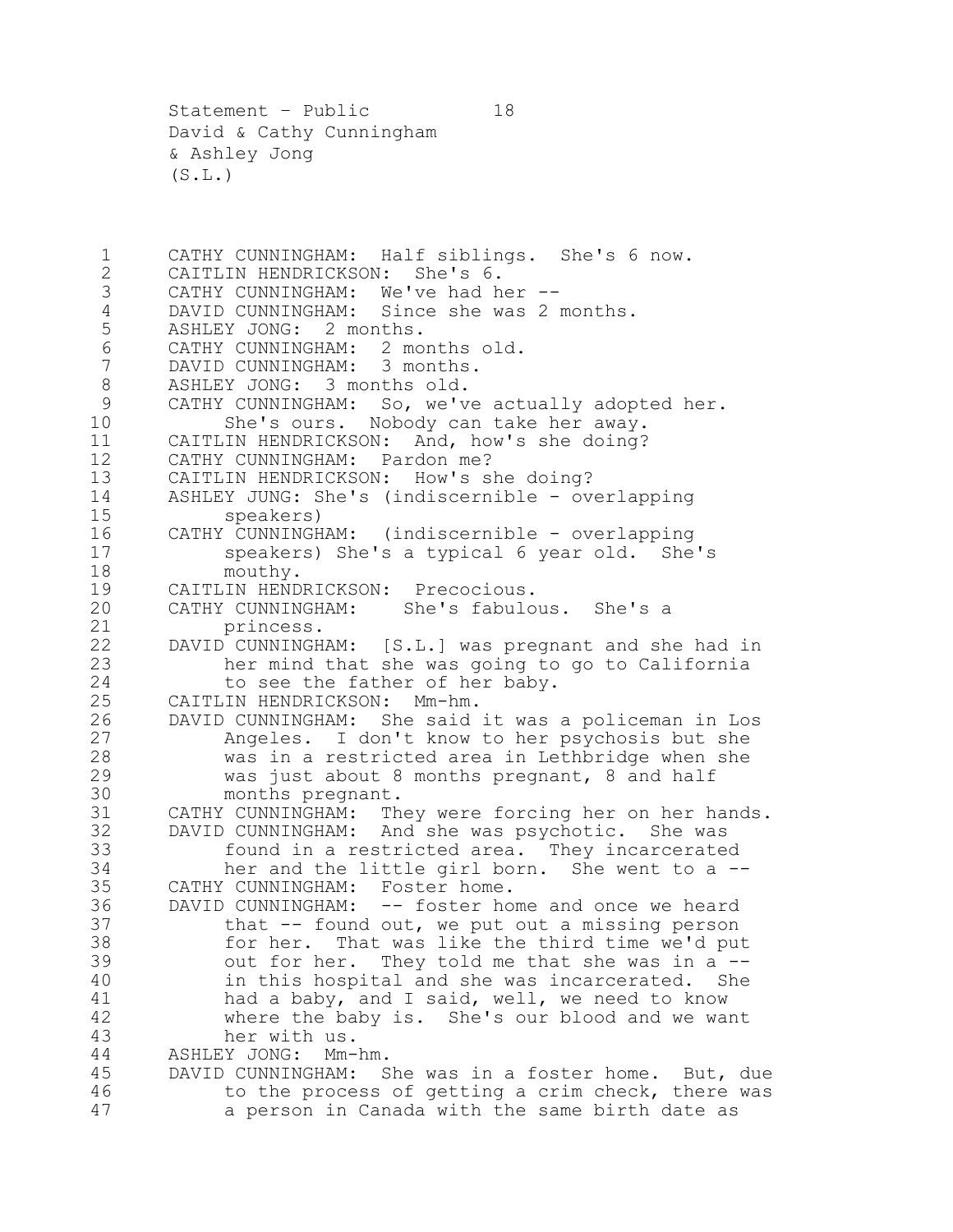Statement – Public 19 David & Cathy Cunningham & Ashley Jong  $(S.L.)$ 

1 mine that had --<br>2 CATHY CUNNINGHAM: Cr 2 CATHY CUNNINGHAM: Criminal background.<br>3 DAVID CUNNINGHAM: Yeah, with children. DAVID CUNNINGHAM: Yeah, with children. So, I had to provide fingerprints. So, it took 3 months before that was cleared and we got her. Actually, they brought her here to Grand Prairie. We come picked her up here -- CAITLIN HENDRICKSON: Yes. It's -- 9 DAVID CUNNINGHAM: -- at 3 months old. 10 CAITLIN HENDRICKSON: -- a tricky system to navigate. DAVID CUNNINGHAM: Yeah. CATHY CUNNINGHAM: Yeah. That was a trip in itself. DAVID CUNNINGHAM: So whenever we tell her where she 14 come from, she says she comes from the sky. We<br>15 don't hold nothing back from her. 15 don't hold nothing back from her.<br>16 ASHLEY JONG: [One line redacted - Rul ASHLEY JONG: [*One line redacted – Rule 55*]. DAVID CUNNINGHAM: Okay. You were, hey? 18 ASHELY JONG: Yeah.<br>19 DAVID CUNNINGHAM: 19 DAVID CUNNINGHAM: But, anyway, she's ours.<br>20 CATHY CUNNINGHAM: So, she would --CATHY CUNNINGHAM: So, she would -- DAVID CUNNINGHAM: She's been with us since. CATHY CUNNINGHAM: -- so she was fighting the nurses 'cause she didn't want the meds. She was worried 24 about the baby. DAVID CUNNINGHAM: Yeah. CATHY CUNNINGHAM: But the nurses were still giving her the injections. DAVID CUNNINGHAM: Yeah. CATHY CUNNINGHAM: She was worried about how the baby was going to be. She didn't want to harm the 31 baby.<br>32 CAITLIN HE CAITLIN HENDRICKSON: Mm-hm. CATHY CUNNINGHAM: So, she became difficult to handle in the hospital. DAVID CUNNINGHAM: Psychotic -- CATHY CUNNINGHAM: Yeah. DAVID CUNNINGHAM: -- also because she wasn't under medical -- medic -- she wasn't taking her meds, so her psychosis took over. CATHY CUNNINGHAM: Yeah. CAITLIN HENDRICKSON: So, -- CATHY CUNNINGHAM: She just started kindergarten. She's just been awesome. CAITLIN HENDRICKSON: Yeah, -- CATHY CUNNINGHAM: She's a sweetheart. 46 CAITLIN HENDRICKSON: -- that's awesome. CATHY CUNNINGHAM: Yeah.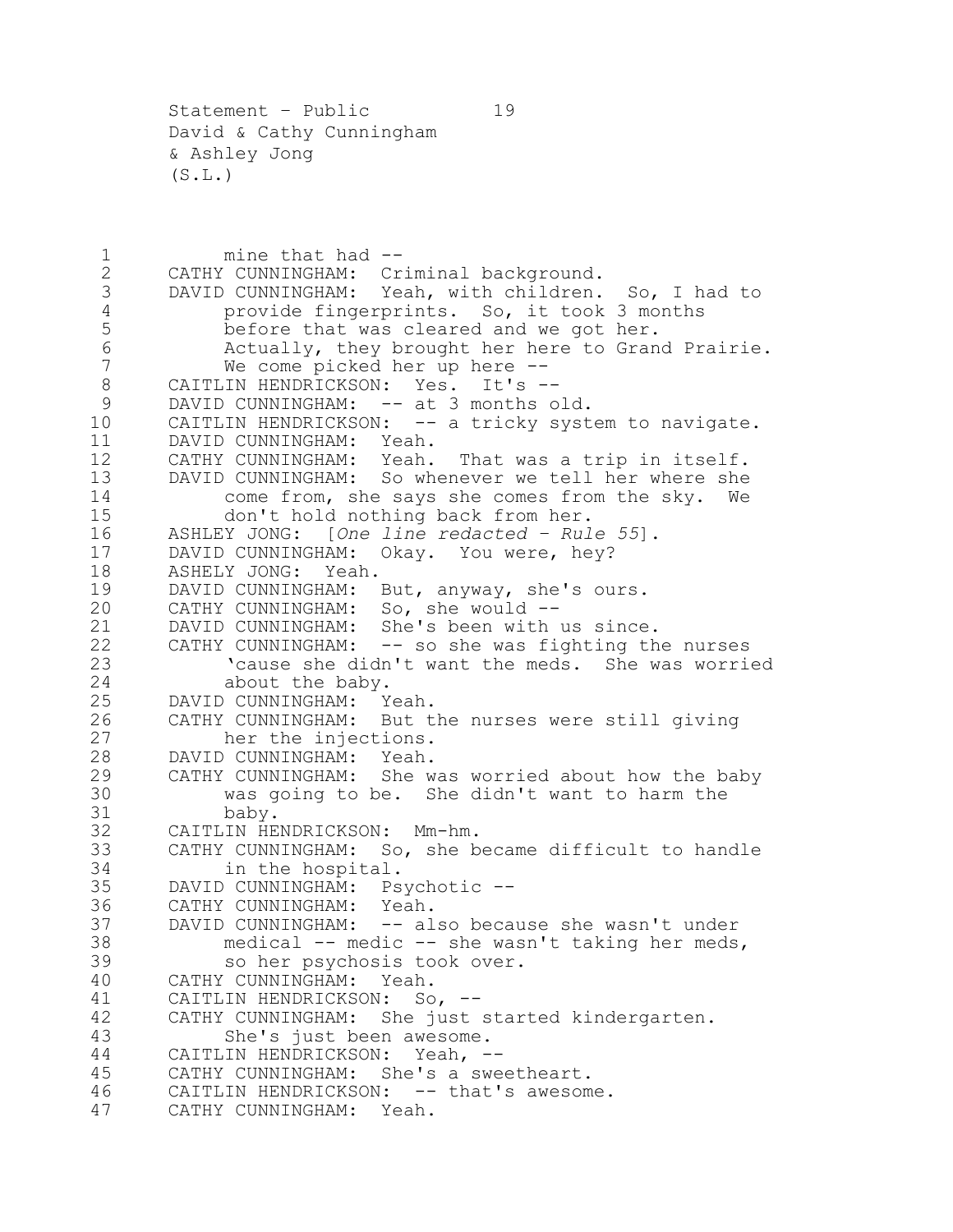Statement - Public 20 David & Cathy Cunningham & Ashley Jong  $(S.L.)$ 

1 ASHLEY JONG: Yeah, we love her.<br>2 CAITLIN HENDRICKSON: Do you hav 2 CAITLIN HENDRICKSON: Do you have any, any<br>3 cecommendations for the Commissioners 3 3 recommendations for the Commissioners about what<br>4 vou'd like to see come out of this inquiry? 4 you'd like to see come out of this inquiry?<br>5 DAVID CUNNINGHAM: Well, for me any person that DAVID CUNNINGHAM: Well, for me any person that is diagnosed with schizophrenia, they're not gonna be making rash -- rational judgements. Like, how could they prevent people or let people make judgements if they're not following what they should be doing. Like, in this instance, it was 11 my daughter and whatever she was in -- in 12 [wasn't] being medicated, she was making these rash judgements. There was times that she did, 14 when she was staying with her sister because of<br>15 sychosis, walked the streets and tried taking psychosis, walked the streets and tried taking off her clothes and stuff like that. CATHY CUNNINGHAM: Well, she would take off her 18 clothes.<br>19 DAVID CUNNING 19 DAVID CUNNINGHAM: Okay. Well, that part --<br>20 CATHY CUNNINGHAM: (indiscernible) CATHY CUNNINGHAM: (indiscernible) 21 DAVID CUNNINGHAM: I just ... ASHLEY JONG: Like, burning Bibles, smashing mirrors, talking about this -- the apocalypse and that these are angels are going to come down. DAVID CUNNINGHAM: Trashed our house one time, right? She trashed our house. CATHY CUNNINGHAM: She tore all our pictures up except yours. DAVID CUNNINGHAM: Yep. Physically fought with my 30 wife. So, there's a lot of things that she did<br>31 and wasn't properly --31 and wasn't properly --<br>32 CATHY CUNNINGHAM: So, (ind CATHY CUNNINGHAM: So, (indiscernible) [they should make it] DAVID CUNNINGHAM: -- normally she wouldn't do that. CATHY CUNNINGHAM: Yeah. They should make more places available for people like her. There are none. I just looked up, I know there's one place in (indiscernible) that cater to schizophrenic people. Maybe if they have more of those and I hear that place is wonderful -- CAITLIN HENDRICKSON: Mm-hm. CATHY CUNNINGHAM: -- and it helps them a lot to be self -- ASHLEY JONG: reliant. CATHY CUNNINGHAM: -- to live, yeah, to live on their own. Pay their bills -- DAVID CUNNINGHAM: Self sufficient.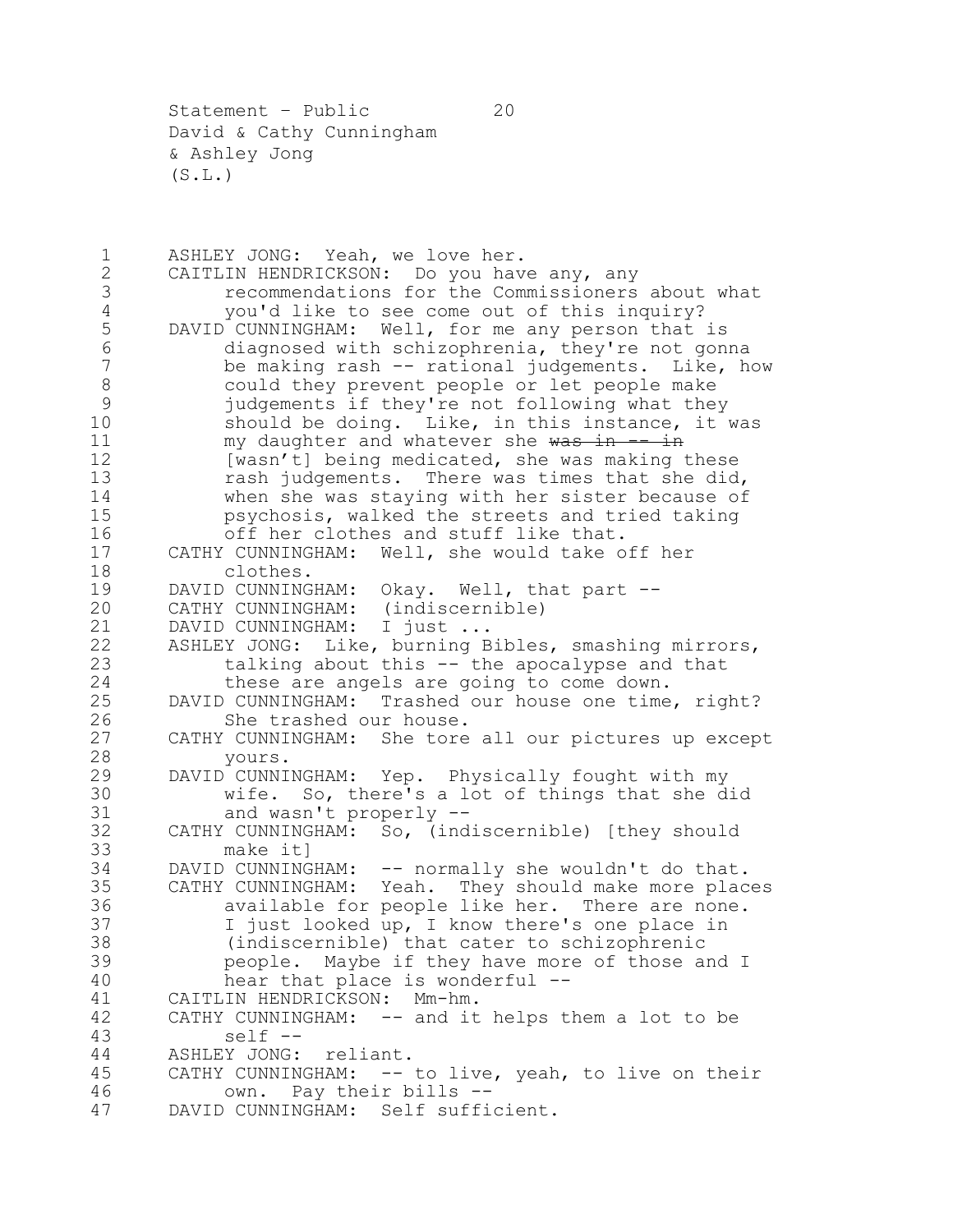Statement - Public 21 David & Cathy Cunningham & Ashley Jong  $(S.L.)$ 

1 CATHY CUNNINGHAM: -- pay their rent and become<br>2 responsible. And, if there were more of t 2 responsible. And, if there were more of those<br>3 blaces that would be wonderful. 3 places that would be wonderful.<br>4 CAITLIN HENDRICKSON: Mm-hm. 4 CAITLIN HENDRICKSON: Mm-hm.<br>5 CATHY CUNNINGHAM: There's n CATHY CUNNINGHAM: There's not. There should be more. There should, more access to information. DAVID CUNNINGHAM: Not only that, when she crossed the 8 border, she did have an issue with customs. Now if customs had a record of her -- CATHY CUNNINGHAM: They would -- DAVID CUNNINGHAM: -- and her situation, maybe they would have handled things differently. Maybe she would have been, say, hey, you can't go out of 14 the --<br>15 CATHY CUNNII CATHY CUNNINGHAM:  $--$  yeah. 'Cause they don't care  $--$ 16 DAVID CUNNINGHAM: -- country (indiscernible - overlapping speakers) 18 CATHY CUNNINGHAM: -- when you tell them their<br>19 schizophrenic. Because -- schizophrenic. Because -- ASHLEY JONG: Yeah. It's like you're automatically, like, labelled as nothing. CATHY CUNNINGHAM: Yeah. But we still [indiscernible -overlapping speakers] ASHLEY JONG: Like, oh, she's mentally fucked up. We're not going to associate with her, help her to her, like, she's crazy. CAITLIN HENDRICKSON: Mm-hm. CATHY CUNNINGHAM: Or they just don't know if that big of a problem. They don't understand it. 30 ASHLEY JONG: (indiscernible - overlapping speakers)<br>31 CATHY CUNNINGHAM: Yeah. 31 CATHY CUNNINGHAM: Yeah.<br>32 DAVID CUNNINGHAM: Well, DAVID CUNNINGHAM: Well, it's obvious that the local authorities, didn't help her at all when she was diagnosed with schizophrenia or at that time when it was self induced -- drug induced psychosis. There was a connection with the father in law and all the authorities there like the judges, the RCMP, the lawyers, and then their like, he brought them to lunch and they changed favours and that type of thing. CAITLIN HENDRICKSON: Mm-hm. DAVID CUNNINGHAM: And the local authority to, like, it should be really, not a one sided affair. CATHY CUNNINGHAM: Yeah. 'Cause we've been there forever in that town. DAVID CUNNINGHAM: Yeah, it was -- CATHY CUNNINGHAM: And, we know a lot of people and a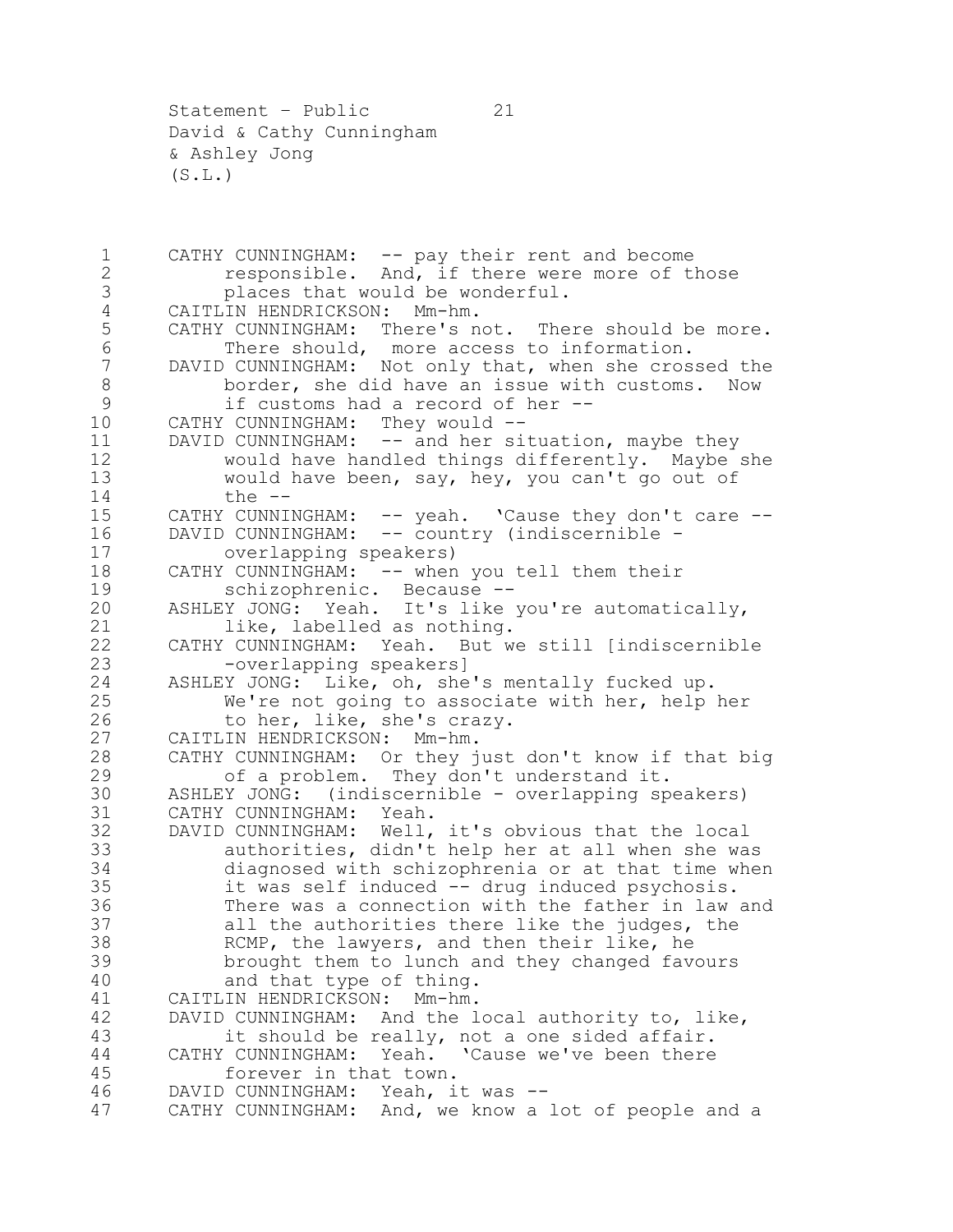Statement - Public 22 David & Cathy Cunningham & Ashley Jong  $(S.L.)$ 

1 lot of people know us, so, like, and I get<br>2 (indiscernible-overlapping speakers) 2 (indiscernible-overlapping speakers)<br>3 DAVID CUNNINGHAM: -- it was definitely a DAVID CUNNINGHAM: -- it was definitely a conflict of interest there. CATHY CUNNINGHAM: So, yeah, for mental health, they should give at least the parents of the mental 7 health patient more access to their ... ASHLEY JONG: (indiscernible) right. DAVID CUNNINGHAM: And a lot times, like, the like, the people or the parents of the, well you might as well say she's the victim 'cause she is of her own, her drugs. Like, maybe there should be something set aside financially so that she can 14 come back to Canada.<br>15 CATHY CUNNINGHAM: She ha CATHY CUNNINGHAM: She has money here. DAVID CUNNINGHAM: Yeah, but she has no ID. CAITLIN HENDRICKSON: She has no access to it. 18 DAVID CUNNINGHAM: Got no access to anything. Now,<br>19 vou don't know how much money she has, right? 19 you don't know how much money she has, right?<br>20 CAITLIN HENDRICKSON: Mm-hm. CAITLIN HENDRICKSON: Mm-hm. DAVID CUNNINGHAM: We don't know. CAITLIN HENDRICKSON: Is it just sitting in a bank account? CATHY CUNNINGHAM: Yeah. DAVID CUNNINGHAM: Yeah. ASHLEY JONG: 'Cause she was receiving AISH payments. DAVID CUNNINGHAM: That's ... ASHLEY JONG: Since she's been gone they've just been going into her bank account, right. 30 DAVID CUNNINGHAM: They do every year.<br>31 CAITLIN HENDRICKSON: Can you clarify CAITLIN HENDRICKSON: Can you clarify what those are? ASHLEY JONG: The AISH payments? CAITLIN HENDRICKSON: Yes. ASHLEY JONG: It's -- DAVID CUNNINGHAM: Medically or physically handicapped people. ASHLEY JONG: -- yeah, if you're mentally or physically handicap, like, the government will give you an allowance every month for the rest of your life because you can't -- like, you're not mentally stable to go work, go do -- CAITLIN HENDRICKSON: Okay. Yes. ASHLEY JONG: -- anything. Like, you can't. CAITLIN HENDRICKSON: Okay. So it's persons with disabilities -- ASHLEY JONG: Yeah. CAITLIN HENDRICKSON: -- sorry, it's just in my mind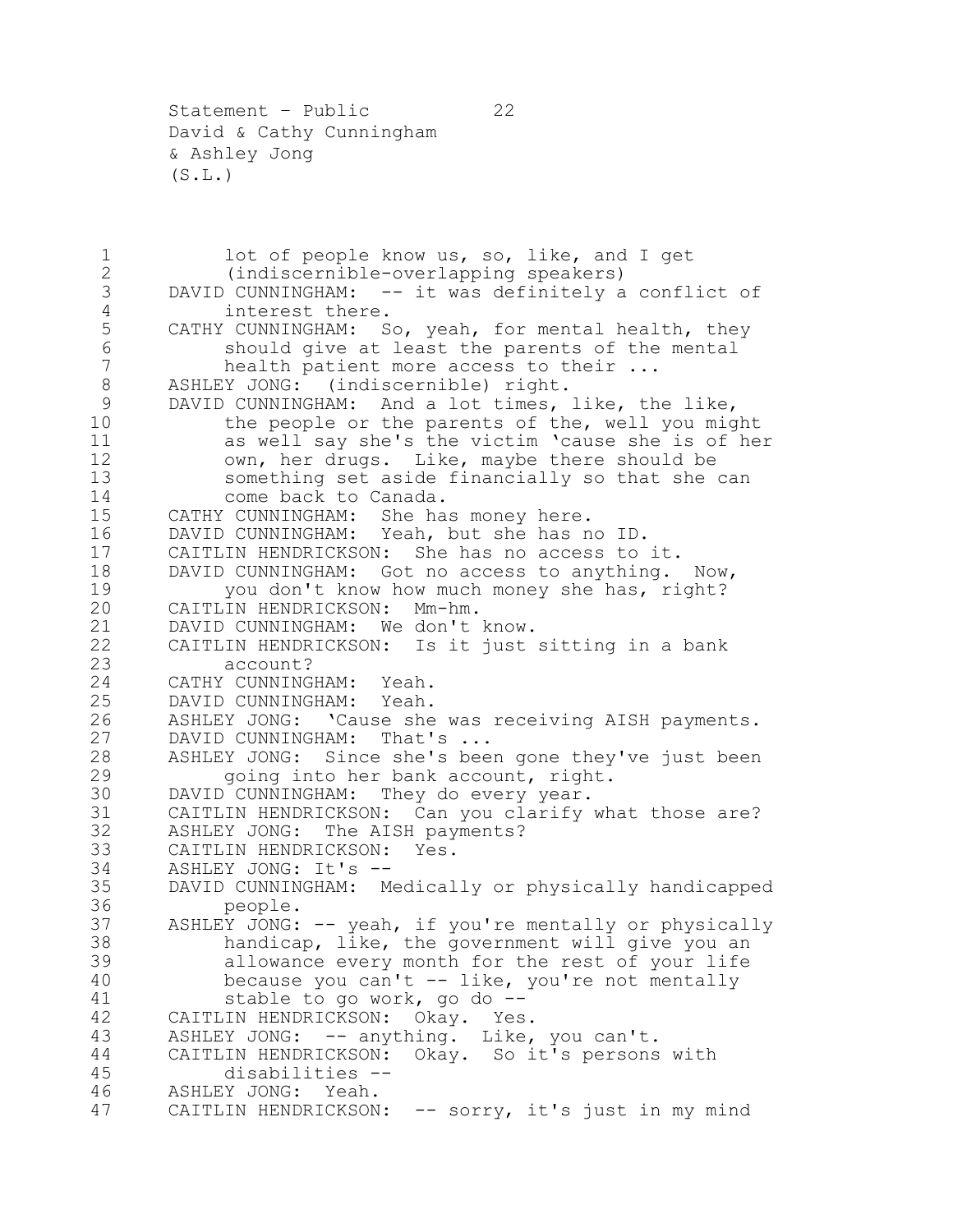Statement – Public 23 David & Cathy Cunningham & Ashley Jong  $(S.L.)$ 

1 I'm translating it to what it is in B.C.<br>2 ASHLEY JONG: Okay. 2 ASHLEY JONG: Okay.<br>3 CATHY CUNNINGHAM: CATHY CUNNINGHAM: Okay. DAVID CUNNINGHAM: Okay. CAITLIN HENDRICKSON: I'm sorry, it's just I'm clarifying for also the commissioners -- CATHY CUNNINGHAM: Yes, for sure. 8 CAITLIN HENDRICKSON: -- because I don't think any of them are from Alberta so they might not know. DAVID CUNNINGHAM: Yeah. CATHY CUNNINGHAM: Yeah. It's called AISH, a-i-s-h. 12 I don't know what its meaning. DAVID CUNNINGHAM: It's got be, Michelle would know. CATHY CUNNINGHAM: Yeah. DAVID CUNNINGHAM: But she was receiving \$1500 a month and when she left then that was being sent to her account. However, they do it annually, they 18 gotta sign for it annually, so it might have been<br>19 three or four months of it. 19 three or four months of it.<br>20 CATHY CUNNINGHAM: I can't see. CATHY CUNNINGHAM: ASHLEY JONG: Alberta Income for the Severely Handicapped. CATHY CUNNINGHAM: Oh, there you go. DAVID CUNNINGHAM: Thank you. Well, that's what it means. So she might have four or five thousand dollars in there, who knows. CATHY CUNNINGHAM: Yeah. DAVID CUNNINGHAM: But the bank won't divulge that information. 30 CATHY CUNNINGHAM: No. So, yes, the Commissioner<br>31 definitely needs to do a little more on ment. 31 definitely needs to do a little more on mental<br>32 health part anyway. 'Cause we ran into so may health part anyway. 'Cause we ran into so may road blocks because of her mental disability. CAITLIN HENDRICKSON: Mm-hm. ASHLEY JONG: For you know, like, when they said that 36 she has a right to her own privacy, like, maybe, like there's, like, even talk to her and then, like, she's, like, no, I don't like, I don't know these people, la la la. Like, I don't want to talk to them but whatever -- CATHY CUNNINGHAM: And because [she's schizophrenic] (indiscernible- overlapping speakers) ASHLEY JONG: -- and that's why they would (indiscernible- overlapping speakers) us. CATHY CUNNINGHAM: I believe she does not have a right to privacy because I'm her parent and I want to know where she's at.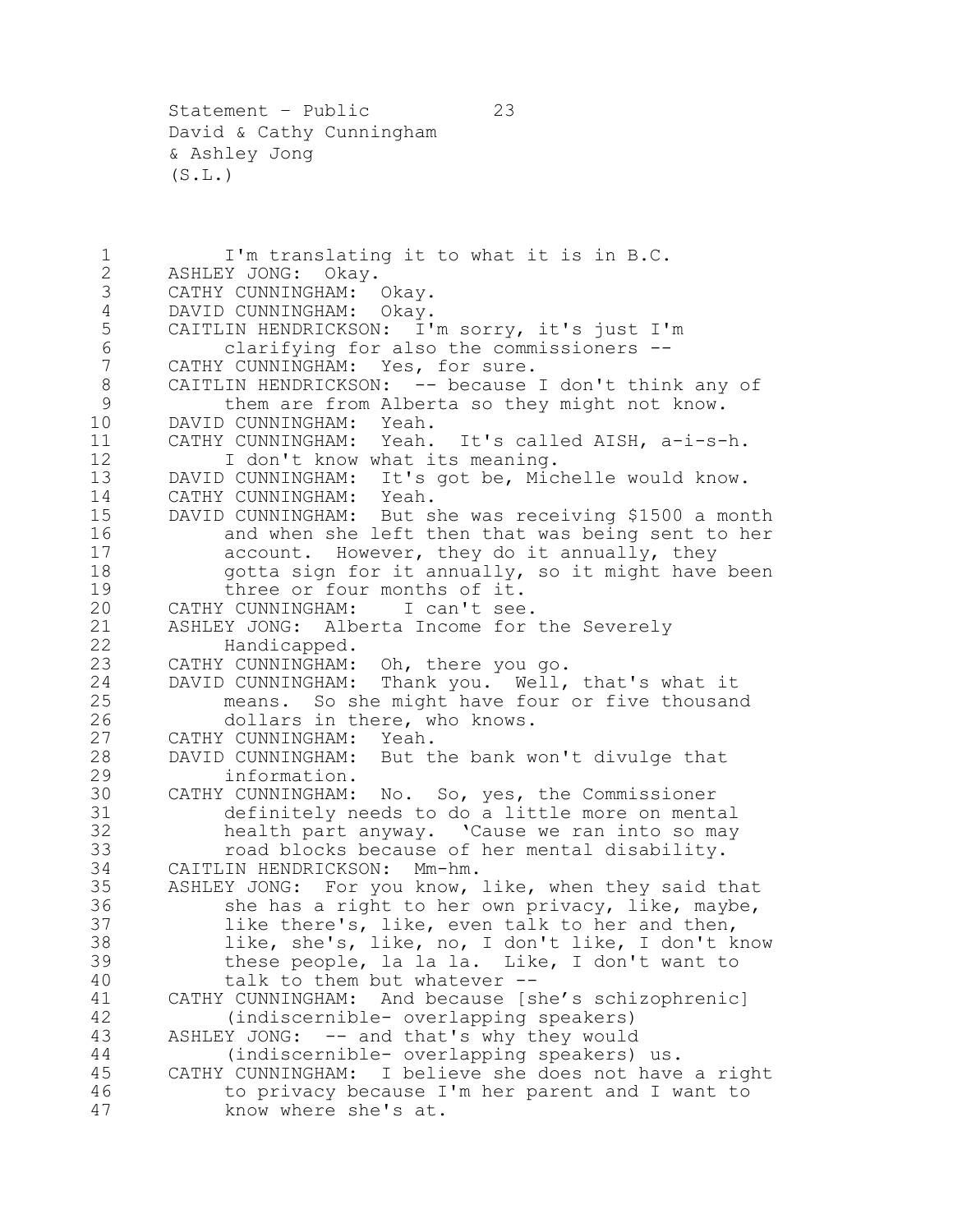Statement – Public 24 David & Cathy Cunningham & Ashley Jong  $(S.L.)$ 

1 CAITLIN HENDRICKSON: Mm-hm.<br>2 ASHLEY JONG: I mean if she' 2 ASHLEY JONG: I mean if she's dead or alive, they<br>3 won't even tell us that. won't even tell us that. 4 DAVID CUNNINGHAM: Yeah, especially being dead. And<br>5 Canada --Canada -- CATHY CUNNINGHAM: Yeah, we were at the point where we 7 thought that was it, that we were never going to hear from her again. 9 DAVID CUNNINGHAM: -- Canada Revenue. ASHLEY JONG: Yeah, there was one time I got a letter 11 in the mail from the CRA, like, this was before she had contact us and it said that I had a right because I was the child of -- CATHY CUNNINGHAM: The oldest child. 15 ASHLEY JONG: -- of, of a mentally disabled person, I had, like, oh, it was so weird, I had some like, not rights, but like access that they would, 18 like, pay for my schooling or stuff like that.<br>19 Like, I had access to like scholarships and sh 19 Like, I had access to like scholarships and shit,<br>20 stuff like that because I was. And, like, so I stuff like that because I was. And, like, so I had called them because we hadn't heard from (indiscernible) [she must have been] missing for 2 years when I got that letter. And, I had like called them and I'm like, well, have you talked to her, like, asking them all this, like, what's going on here, like, have you talked to her cause this is the first named thing that that I've got 28 from her, her name (indiscernible) [that had] popped up in years. And, they wouldn't, like, tell me anything. And, I'm like, so, like, we'll did she apply for something? Like, why would I get this letter if, like, if she didn't go apply for, like, financial help or something. And, they couldn't, they wouldn't give nothing. They're like, I'm sorry we can't disclose her information to you because are you like in university or anything, you can apply for this program. I'm like, well, if you'll at least tell me if she's dead or alive. And they're like, we're sorry we can't disclose information for you. Like, you cannot tell me if my mother called you and is alive? Like, are you kidding me? Like, at the least, its friggin ridiculous. I was like, blows my mind. CAITLIN HENDRICKSON: Is there anything that you can think of that you'd like to see from the National Inquiry to honour our missing and murdered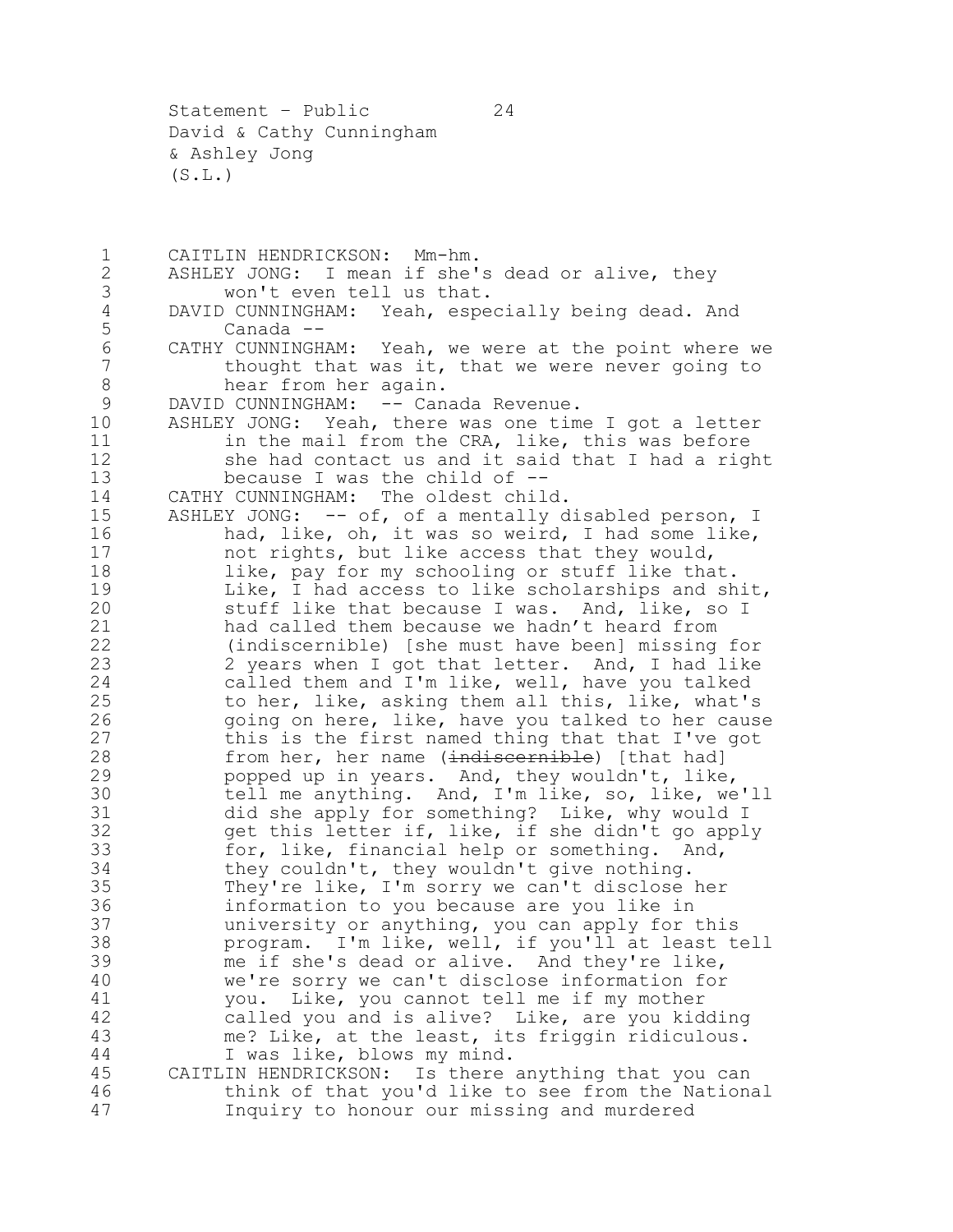Statement – Public 25 David & Cathy Cunningham & Ashley Jong  $(S.L.)$ 

1 Indigenous women and girls?<br>2 CATHY CUNNINGHAM: It's whatever 2 CATHY CUNNINGHAM: It's whatever <del>you</del> (indiscornible -<br>3 overlapping speakers) [you're doing, it's 3 Overlapping speakers) [you're doing, it's<br>4 This is the probably going to be awesomel. This is the probably going to be awesome]. This is the first time anybody's ever approached us. ASHLEY JONG: Like, (indiscernible) take initiative over some things, it's pretty chapped. Nobody 8 seems to care. DAVID CUNNINGHAM: I would like to see at least an attempt CAITLIN HENDRICKSON: Mm-hm. DAVID CUNNINGHAM: to make contact with her. And at least let us know if she's alive. 14 CAITLIN HENDRICKSON: Mm-hm.<br>15 DAVID CUNNINGHAM: 'Cause an DAVID CUNNINGHAM: 'Cause anything can happen within 16 since November. I mean, you say, like, she may not even be missing but she is missing to us. 18 CAITLIN HENDRICKSON: Mm-hm.<br>19 DAVID CUNNINGHAM: 'Cause sh DAVID CUNNINGHAM: 'Cause she is missing to her children also. And, it was -- if we were notified at least that, well, that would give us some rest or peace of mind -- ASHLEY JONG: Assurance. DAVID CUNNINGHAM: -- that she's still alive. 'Cause when a person's alive, there's still a chance. When one is dead, we'd like to also like to bury her -- CAITLIN HENDRICKSON: Mm-hm. DAVID CUNNINGHAM: -- within our area because that's 30 where she originated.<br>31 CAITLIN HENDRICKSON: Mm-h CAITLIN HENDRICKSON: Mm-hm. You want to bring her home. DAVID CUNNINGHAM: Exactly. 'Cause a lot can happen in a week or a day or -- I mean you hear of all the atrocities that are going on in the world now in different parts of the country or even in the States and you don't know what's happening. CAITLIN HENDRICKSON: Mm-hm. DAVID CUNNINGHAM: You worry. On Facebook I saw, well, that's the only the thing that I get in Facebook is that they were going to clean the streets of San Diego and that's the last place I heard where she was. CAITLIN HENDRICKSON: Mm-hm. Yes. 45 DAVID CUNNINGHAM: And, if she didn't -- and if they didn't go to this designated area they were going to be incarcerated. And it stated there, there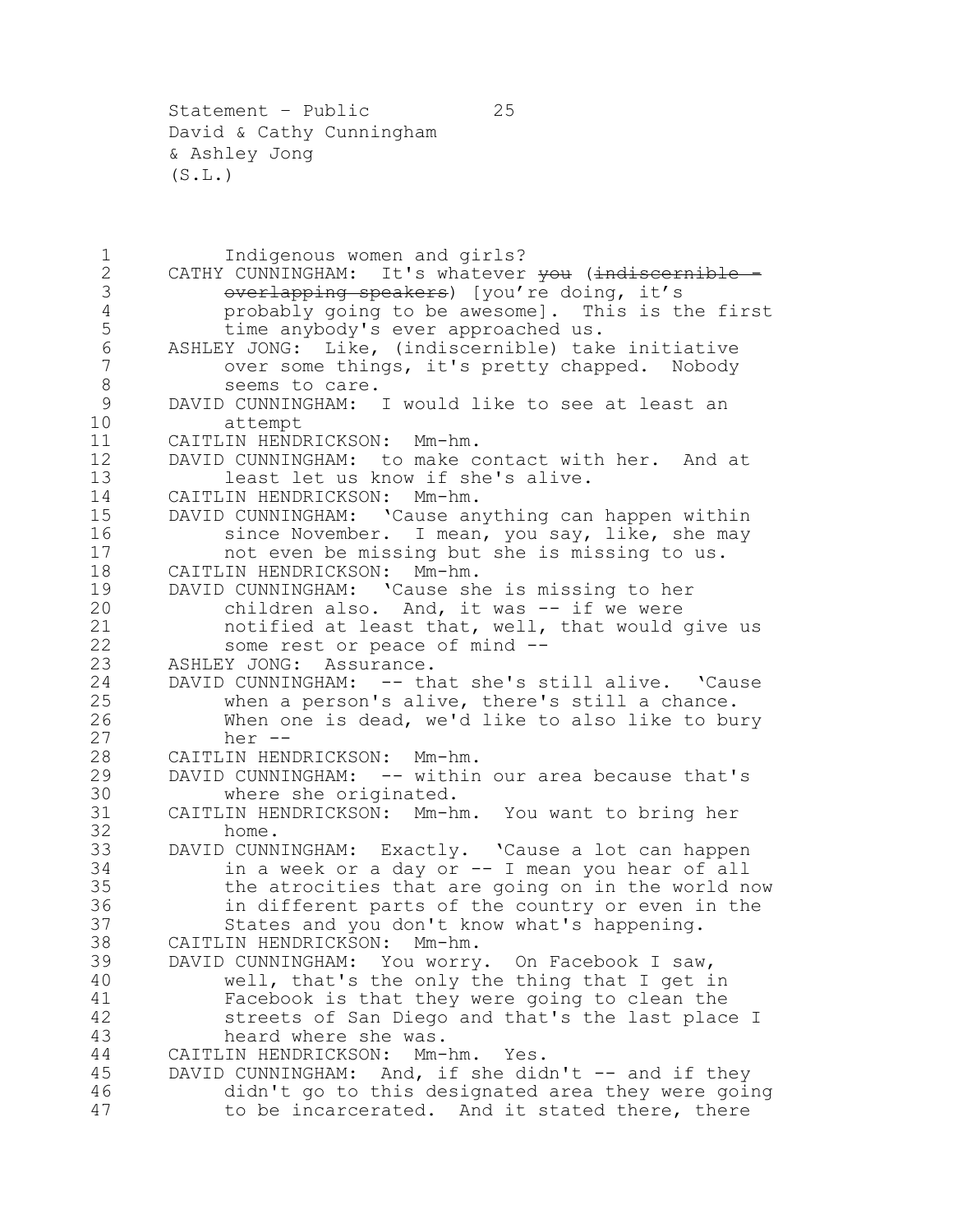1 was a bunch of -- there are many people there<br>2 that are mentally challenged or mental or hay 2 that are mentally challenged or mental or having<br>3 mental problems mental problems CAITLIN HENDRICKSON: Mm-hm. DAVID CUNNINGHAM: that are in the streets CAITLIN HENDRICKSON: Mm-hm. DAVID CUNNINGHAM: And it showed where there was tents and tents and tents. But she did tell me she went to a tent camp and then that was the last we heard. CATHY CUNNINGHAM: And she is good at being homeless. She's been homeless for this long now. CAITLIN HENDRICKSON: Mm-hm. 14 CATHY CUNNINGHAM: She's very good at it.<br>15 CAITLIN HENDRICKSON: She's probably got CAITLIN HENDRICKSON: She's probably got a lot of survival skills CATHY CUNNINGHAM: It's her survival (indiscernible-18 overlapping speakers)<br>19 CAITLIN HENDRICKSON: and 19 CAITLIN HENDRICKSON: and resourcefulness. And you<br>20 were saying, like, just how intelligent she is. were saying, like, just how intelligent she is, CATHY CUNNINGHAM: Mm-hm. CAITLIN HENDRICKSON: how she was in school. DAVID CUNNINGHAM: She also told me that she got beat up by women. She couldn't hardly move. And, I remember when she could hardly move when she was in that accident. CATHY CUNNINGHAM: Mm-hm. She had glass in her hair and glass in her skull. I had to take her to the hospital. 30 DAVID CUNNINGHAM: She couldn't feed her kids.<br>31 Couldn't move. Yet, the husband was stil 31 Couldn't move. Yet, the husband was still<br>32 velling at her. velling at her. CATHY CUNNINGHAM: Screaming at her. DAVID CUNNINGHAM: And wanting things from her. And, like, she went through a lot. CAITLIN HENDRICKSON: Mm-hm. DAVID CUNNINGHAM: This could be happening to her again. CAITLIN HENDRICKSON: Mm-hm. DAVID CUNNINGHAM: We don't know. So in my mind she still is missing. CAITLIN HENDRICKSON: Mm-hm. DAVID CUNNINGHAM: And every authority that we tried to get a hold of in the past, so you kind of lose faith in them. I mean even the local level. CATHY CUNNINGHAM: Provincial level. DAVID CUNNINGHAM: Provincial level.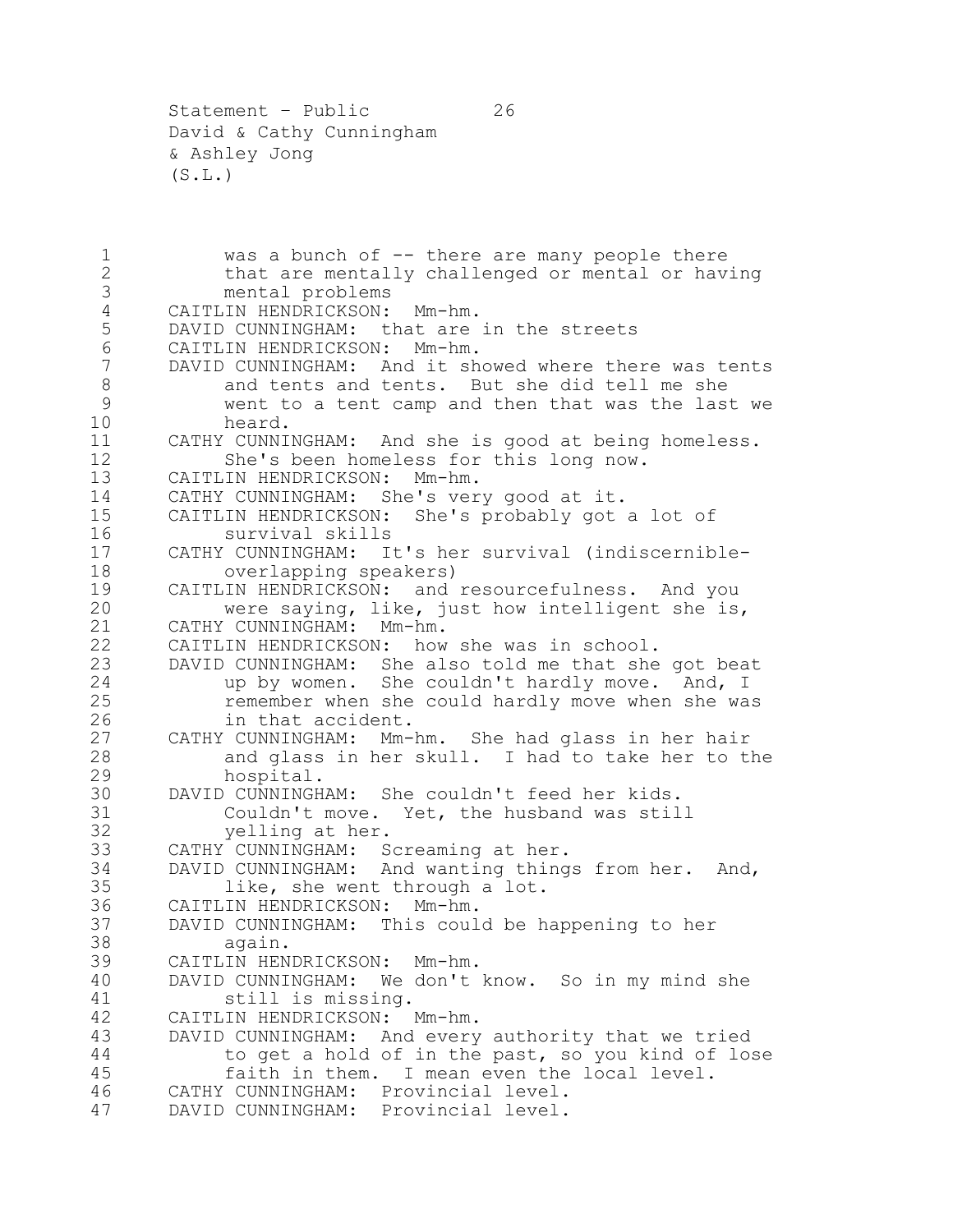Statement – Public 27 David & Cathy Cunningham & Ashley Jong  $(S.L.)$ 

 CATHY CUNNINGHAM: Canadian (indiscernible-overlapping speakers) ASHLEY JONG: [Whole frickin' world level] It's ridiculous. DAVID CUNNINGHAM: Intercontinental level. CATHY CUNNINGHAM: And you do feel like a small fish in a big pond. 8 DAVID CUNNINGHAM: It's just road blocks. CATHY CUNNINGHAM: And say, we'll what can you do? CAITLIN HENDRICKSON: Mm-hm. CATHY CUNNINGHAM: Just have to live with it. And that's what we've been doing, living with it. 13 It's not easy. 14 CAITLIN HENDRICKSON: Do you have any photos that you<br>15 have of her that you'd like to share? 15 have of her that you'd like to share?<br>16 DAVID CUNNINGHAM: I have a bunch here. I DAVID CUNNINGHAM: I have a bunch here. I got some. 17 She had ripped, broke all her, all of her ... 18 CATHY CUNNINGHAM: She got a hold of them in her state<br>19 one time and cut all the pictures out of the dad. 19 one time and cut all the pictures out of the dad.<br>20 CAITLIN HENDRICKSON: Mm-hm. CAITLIN HENDRICKSON: Mm-hm. DAVID CUNNINGHAM: Yeah. Or she would put -- ASHLEY JONG: She cutted his head in (indiscernible- overlapping speakers) DAVID CUNNINGHAM: -- she would put black felt marker on the photos before she ran. And, she also told me she felt like she wasn't wanted. CATHY CUNNINGHAM: She said that to, to me to. CAITLIN HENDRICKSON: She is very beautiful. CATHY CUNNINGHAM: Mm-hm. ASHLEY JONG: Mm-hm. You could always tell when she 31 was in a good mood when she had her hair down.<br>32 She had really nice curly hair. She had really nice curly hair. CATHY CUNNINGHAM: She's a beautiful lady. DAVID CUNNINGHAM: She'd be 40 years old now, in September. CATHY CUNNINGHAM: Couldn't ask for a better mum before all this stuff. ASHLEY JONG: She was my savior, man, like, when I was -- like my dad would beat me so much. She was the only one that ever like, tried to like shield us from it. CATHY CUNNINGHAM: Mm-hm. ASHLEY JONG: Stop him. CATHY CUNNINGHAM: And she made fun for you guys. She tried to make the guys have fun. DAVID CUNNINGHAM: At our place we have an open door policy. Whoever's part of our family -- whoever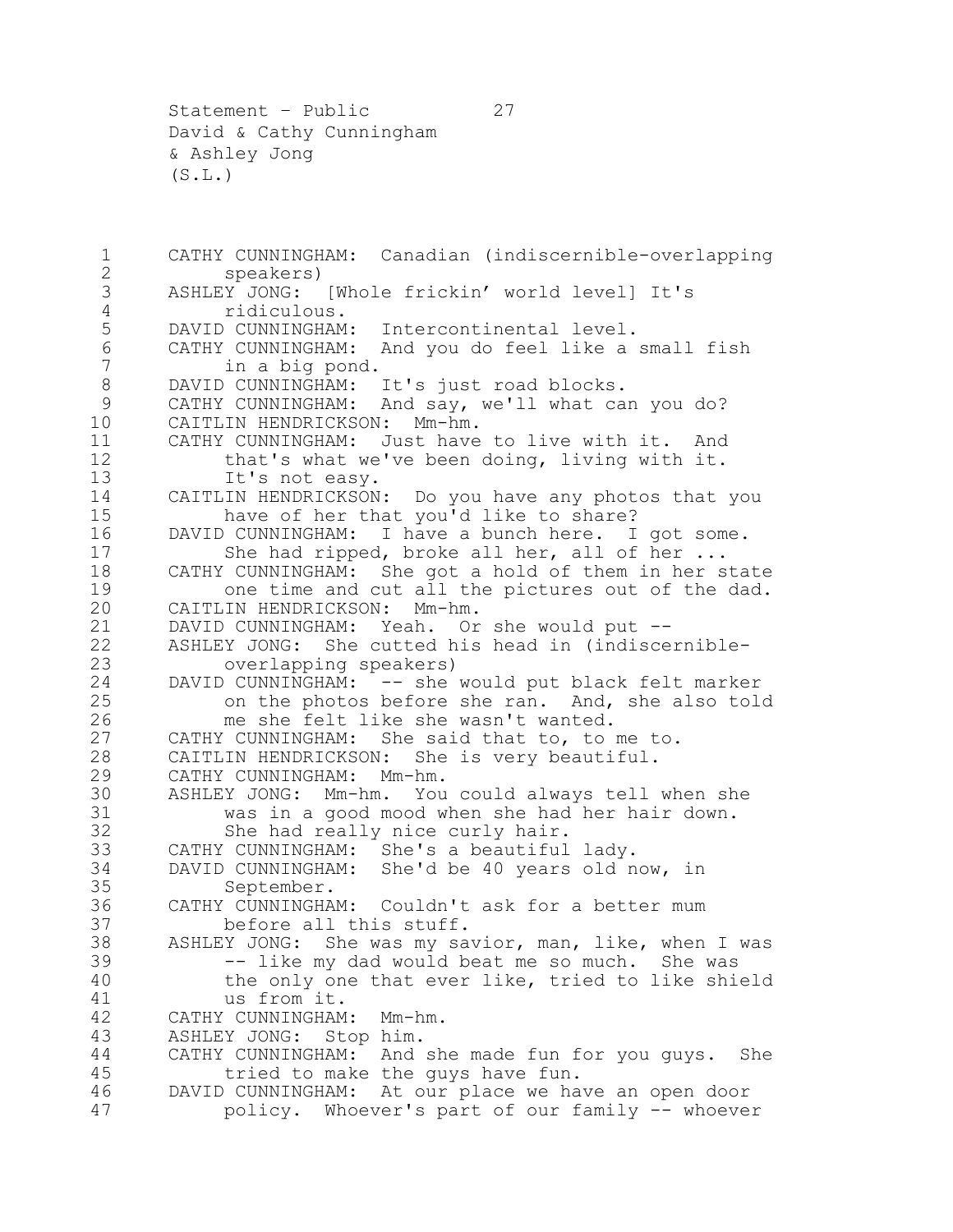Statement – Public 28 David & Cathy Cunningham & Ashley Jong  $(S.L.)$ 

1 our blood is they're welcome to our door. And,<br>2 then we even had other people from different 2 then we even had other people from different<br>3 families come when they were having trouble, families come when they were having trouble, come 4 and stay at our place. That's something we got<br>5 from my mother. My mother had 18 children. She from my mother. My mother had 18 children. She had 12 girls, 6, 6 kids and she still had a door open for foster kids. ASHLEY JONG: Anybody. DAVID CUNNINGHAM: Yeah. So, it's something that ... CATHY CUNNINGHAM: We foster. CAITLIN HENDRICKSON: It's here. Your tea. Wow, even in pictures seeing her with black eyes. ASHLEY JONG: Yeah. CAITLIN HENDRICKSON: Maybe after we're done recording I think it would be really great if -- I don't have access to a scanner here but what I'm wondering is if, would you allow me to take these 18 back to Vancouver and I mail them back to you<br>19 after I scan them? 19 after I scan them?<br>20 DAVID CUNNINGHAM: Sure DAVID CUNNINGHAM: Sure. CATHY CUNNINGHAM: Yeah, that would be fine. CAITLIN HENDRICKSON: And, I'll get some information about who's who in the photos as well because I think that there are a lot of great pictures here that I think should be included with your testimony. CATHY CUNNINGHAM: Okay. CAITLIN HENDRICKSON: Is there anything else that you'd like to share with us today that I haven't already asked you? Something that you think that 31 the Commissioners should know?<br>32 CATHY CUNNINGHAM: I don't know. M CATHY CUNNINGHAM: I don't know. Maybe. We could say all we want but hopefully he'll do them. Or attempt to do them. Even that would be a lot. CAITLIN HENDRICKSON: Mm-hm. DAVID CUNNINGHAM: Well, she had a lot of suffering and I don't want to go there again. We just hope that they can make at least make an attempt to find her. CATHY CUNNINGHAM: That would be awesome for us. CAITLIN HENDRICKSON: Yes. CATHY CUNNINGHAM: If he can help with that that would be ... CAITLIN HENDRICKSON: I do want to thank you all for being here today and sharing with me and, Ashley, I want to say particularly to you, thank you for all of your honesty and with what you've shared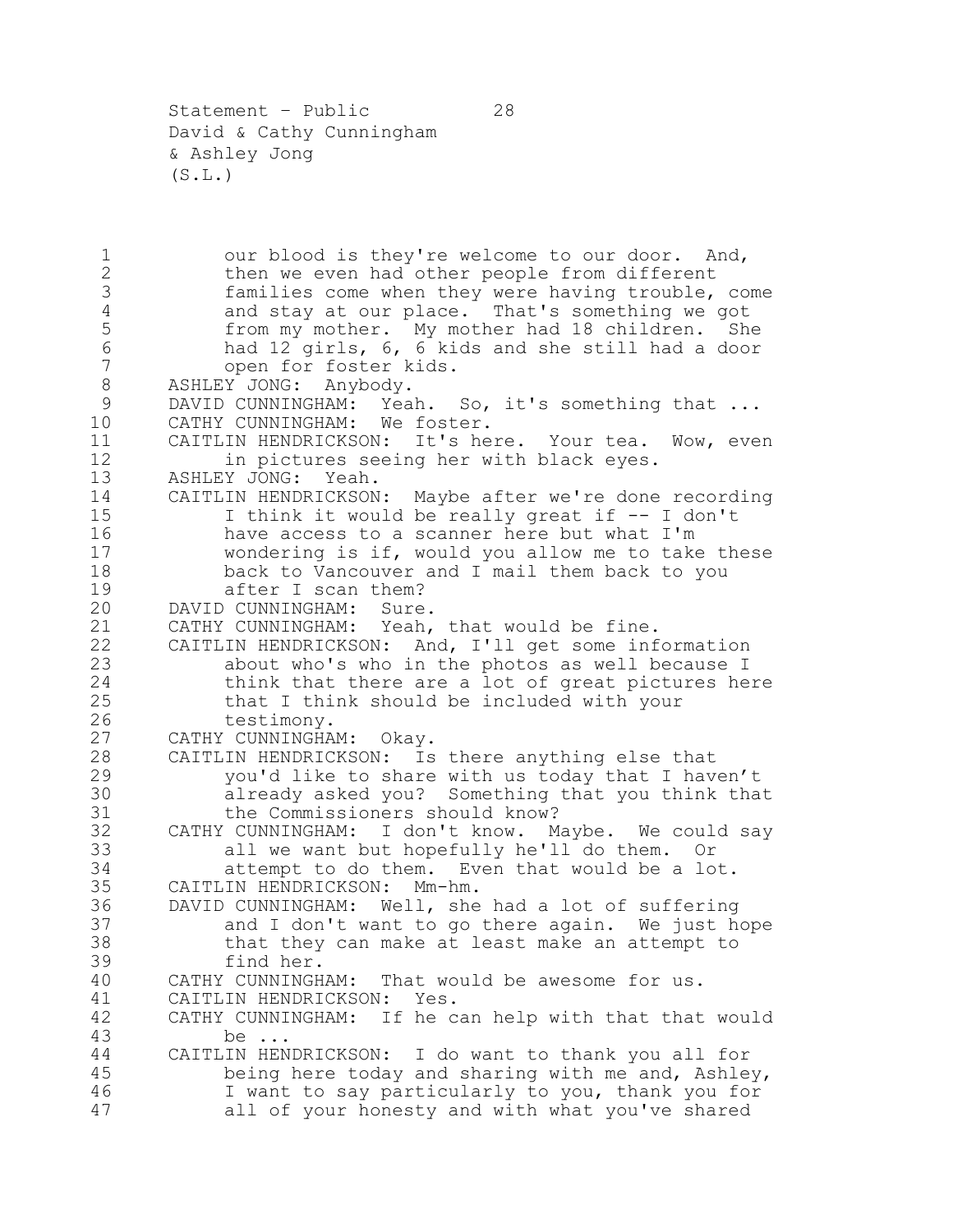Statement – Public 29 David & Cathy Cunningham & Ashley Jong  $(S.L.)$ 

1 with me today, I think that you're a very strong<br>2 woman and I think you're going to do a lot for 2 woman and I think you're going to do a lot for<br>3 your daughter. 3 your daughter.<br>4 ASHLEY JONG: I wil 4 ASHLEY JONG: I will. Just got to get through it.<br>5 One day at a time. One day at a time. 6 CAITLIN HENDRICKSON: Yes. Exactly. 7 ASHLEY JONG: Frick, actually it's like minutes at a 8 time, and like, it's not even like one day, it's 9 like minutes -- 10 CAITLIN HENDRICKSON: Minutes or seconds. 11 ASHLEY JONG: -- get through this hour, get through 12 this hour. 13 CAITLIN HENDRICKSON: Yes. But it will get longer, 14 right. It won't be hour by hour forever. It<br>15 will get day by day and then it will get month will get day by day and then it will get month by 16 month. 17 ASHLEY JONG: Week by week. Month by month, then year 18 by year. I can do it.<br>19 CAITLIN HENDRICKSON: You c 19 CAITLIN HENDRICKSON: You can.<br>20 CATHY CUNNINGHAM: I know you CATHY CUNNINGHAM: I know you can. 21 ASHLEY JONG: (indiscernible) [It just still] hurts. 22 CAITLIN HENDRICKSON: So, it's 5:33, we're going to 23 shut off the recording now. 24